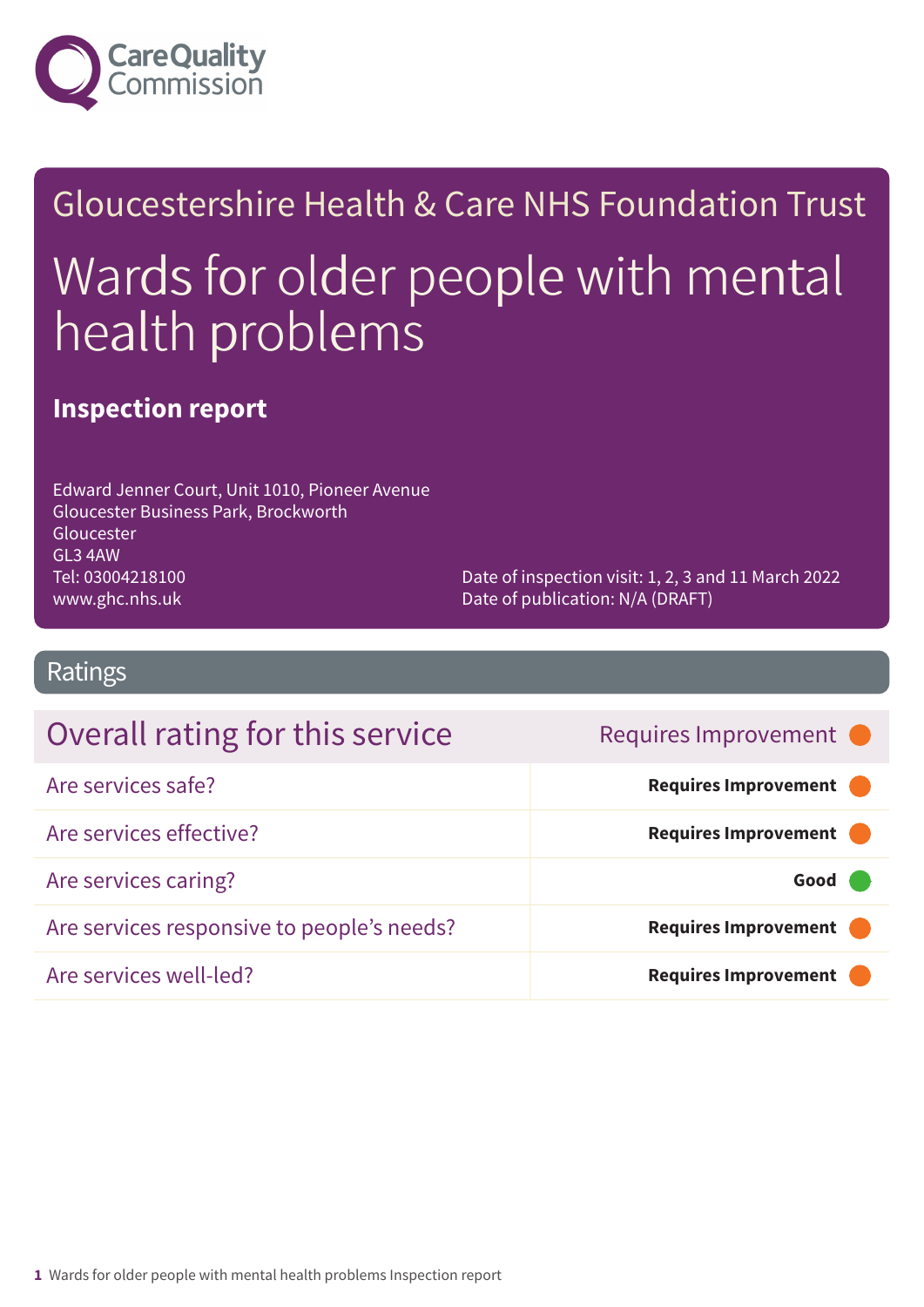### Wards for older people with mental health problems

↓

#### **Requires Improvement –––**

Gloucestershire Health and Care NHS Foundation Trust provide specialist assessment, treatment and care for older people with functional mental health problems and people with dementia. The service has three wards within Charlton Lane Centre; Chestnut, Mulberry and Willow.

We carried out this unannounced inspection of the wards for older people with mental health problems as we had received information that raised some concerns about the safety and quality of the service.

The hospital is registered to provide the following regulated activities:

- Assessment or medical treatment for persons detained under the Mental Health Act 1983.
- Diagnostic and screening procedures.
- Treatment of disease, disorder or injury

The last comprehensive inspection was in 2018 when the service was delivered by 2gether NHS Foundation Trust prior to the merger with Gloucester Care Services NHS Trust. Following that inspection we rated the service good overall and good for the key questions, 'are services safe, effective, responsive and well-led and outstanding for the key question, 'are services caring'.

Following this inspection our rating of this service went down. We rated them as requires improvement because:

- Staff could not always observe patients as there were blind spots on all the wards. Environmental risk assessments did not include reference to these, or the actions taken to mitigate these risks.
- While there were systems and processes in place to prescribe, administer and store medicines these were not always managed safely. The wards did not have processes for the management of transdermal patches. A transdermal patch is a patch that attaches to your skin and contains medication.
- The service did not always have enough staff to care for patients and keep them safe. All wards had vacancies and could not always find bank and agency staff to cover shifts. Agency staff did not have access to the trust's electronic system to enable them to review clinical information.
- While the wards had dedicated female lounges, these were often used by male patients, visiting family members and used as low stimuli/de-escalation rooms. This did not meet the requirements of the Mental Health Act Code of **Practice**
- Most staff had completed Mental Capacity Act (MCA) training. However, staff we spoke with were unclear about their understanding, application and recording of the Act and how this affected their work with patients.

#### However:

• Staff assessed the risks and needs of patients and acted on them. Staff had training in key skills and understood how to protect patients from abuse. The service managed safety incidents well and learned lessons from them.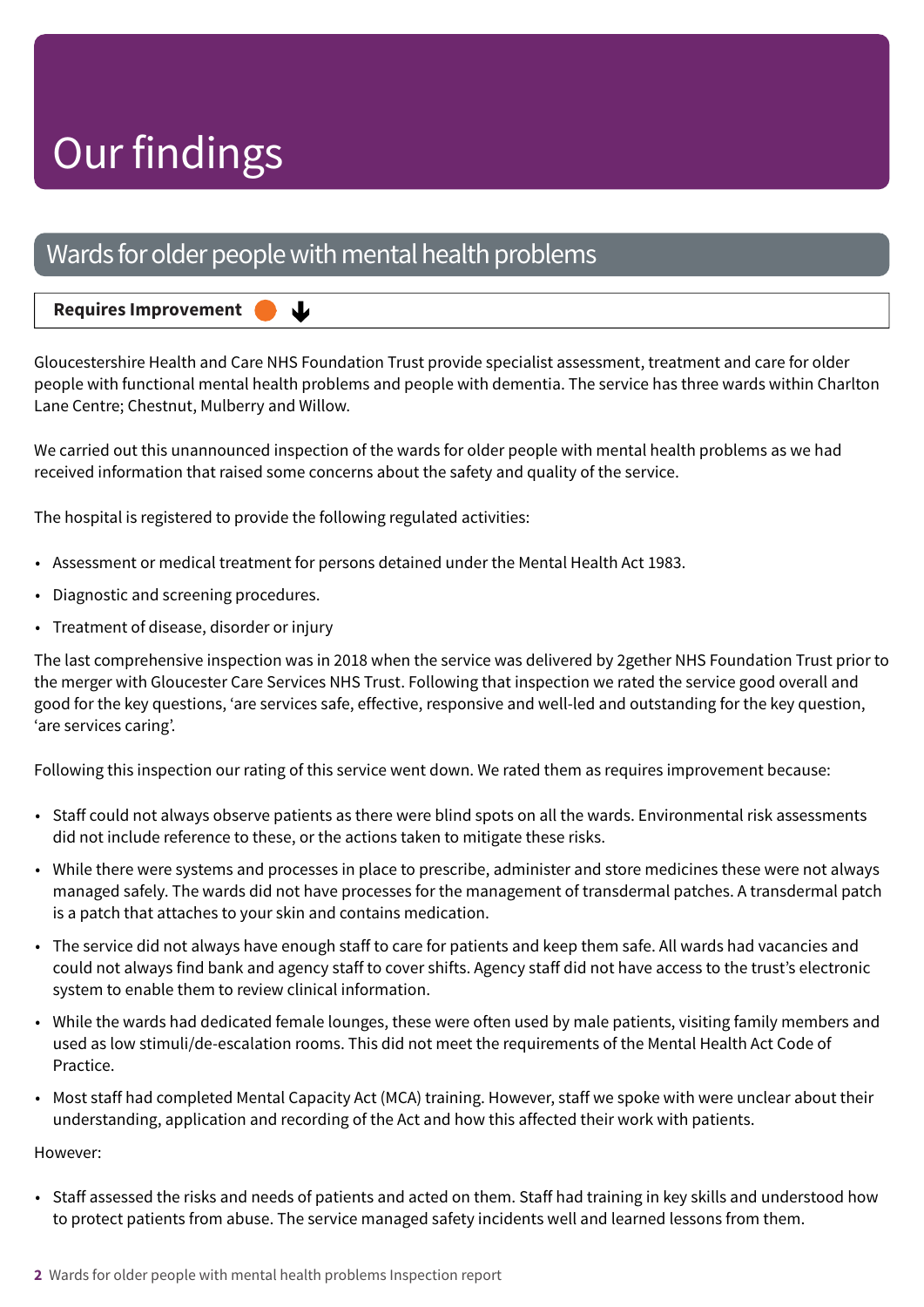- Staff participated in the provider's restrictive interventions reduction programme and followed national guidance for the physical monitoring of patients after the administration of rapid tranquilisation.
- Staff gave patients enough to eat and drink and pain relief when they needed it. Managers monitored the effectiveness of the service and made sure staff were competent. Staff worked well together for the benefit of patients.
- Staff generally treated patients with compassion and kindness, respected their privacy and dignity, took account of their individual needs, and helped them understand their conditions. They provided emotional support to patients, families and carers.
- The service followed the John's campaign initiative which advocates for the right of people with dementia to be supported by their carers in hospital.
- Patients had access to the Reminiscence Interactive Therapy Activity (RITA) tool which is a touch screen solution to help patients to recall and share events from their past.
- The service planned care to meet the needs of local people, took account of patients' individual needs, and made it easy for patients to give feedback. Patients could access the service when they needed it and did not have to wait too long for treatment.
- Leaders supported staff to develop their skills. Staff understood the service's vision and values, and how to apply them in their work. Staff felt respected, supported and valued. They were focused on the needs of patients receiving care. Staff were clear about their role.

#### **How we carried out the inspection**

You can find further information about how we carry out our inspections on our website: https://www.cqc.org.uk/whatwe-do/how-we-do-our-job/what-we-do-inspection.

During the inspection visit the inspection team:

- Visited three wards. We looked at the quality of the ward environment and observed how staff were caring for patients.
- Visited three clinic rooms and reviewed seven medicine charts.
- Interviewed three ward managers, the matron and the deputy director for mental health and learning disabilities.
- Spoke with four patients and nine carers or relatives of patients.
- Spoke with 19 staff including five doctors, social worker, clinical dementia lead, nurses, health care assistants and therapists which included; physiotherapists, occupational therapists and the speech and language therapist.
- Reviewed 12 care and treatment records.
- Observed two staff handover meetings, a music therapy group and a patient feedback meeting.
- Attended three focus groups with a variety of staff including therapists, nurses and health care assistants.

#### **What people who use the service say**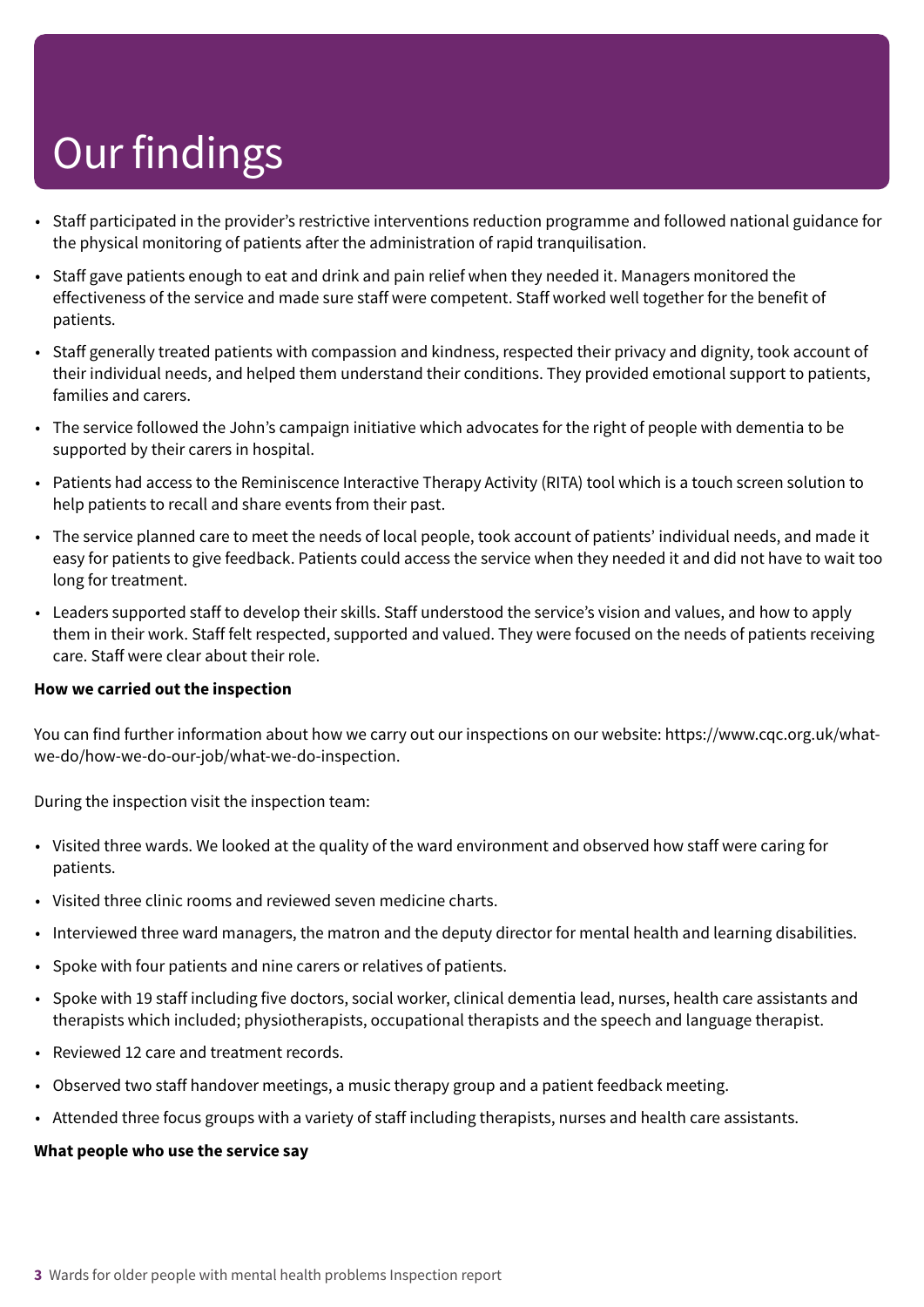Some patients said staff treated them well and listened and treated them with respect. They said nurses were nice and there were enough people to help if they needed anything. However, other patients said they got the help they needed but sometimes staff gave the impression that they did not really care. All said there was no continuity in staffing, and that some staff were very noisy.

Carers and family members we spoke with said they were "very happy with the care" and "couldn't have hoped for a nicer place". However, most said that communication with the hospital could be improved.



Our rating of safe went down. We rated it as requires improvement.

#### **Safe and clean care environments**

The wards had environmental risks, including ligature points and blind spots, but most staff were unaware of **the actions to mitigate the identified risks.**

#### **Safety of the ward layout**

While the matron told us they completed environmental risk assessments, they were unable to direct us to copies during the inspection. Staff we spoke with were not aware of the actions to mitigate any identified environmental risks such as blind spots.

The wards looked welcoming, but the layout was not practical with staff not being able to see patients in all parts of the wards. We observed blind spots on all wards. Following the inspection, the trust's senior executive team informed us the estates team would work with the ward managers to discuss how these risks could be better managed.

We observed that most patients were accommodated in mixed-sex wards. All the sleeping accommodation was provided in single rooms with en-suite toilet and washing facilities. There were other bathrooms close by which were clearly designated either male or female. The trust informed us they managed their accommodation in line with NHS England guidance. The trust provided us with a copy of the agreement with the Clinical Commissioning Group (CCG) to allow mixed sex wards. Senior staff attended a daily bed management meeting to review their beds to mitigate any risks.

During the inspection, we saw two male patients wandering along the female corridor, calling out patient names, looking through the bedroom viewing panels and trying door handles. Staff did not actively observe the corridors so could not respond when this happened. We raised this with the deputy director for mental health and learning disabilities who assured us that they would take action to address this.

All the wards had a designated female lounge. However, we saw the female lounges on all wards were being used by male patients and visiting family members and relatives which doesn't meet the requirements of the Department of Health's guidelines. Staff told us these lounges were also being used as low stimuli/de-escalation rooms.

There were identified ligature anchor points on the three wards visited. A ligature point is anything that could be used to attach a cord, rope or other material for the purpose of hanging or strangulation. There were ligature anchor points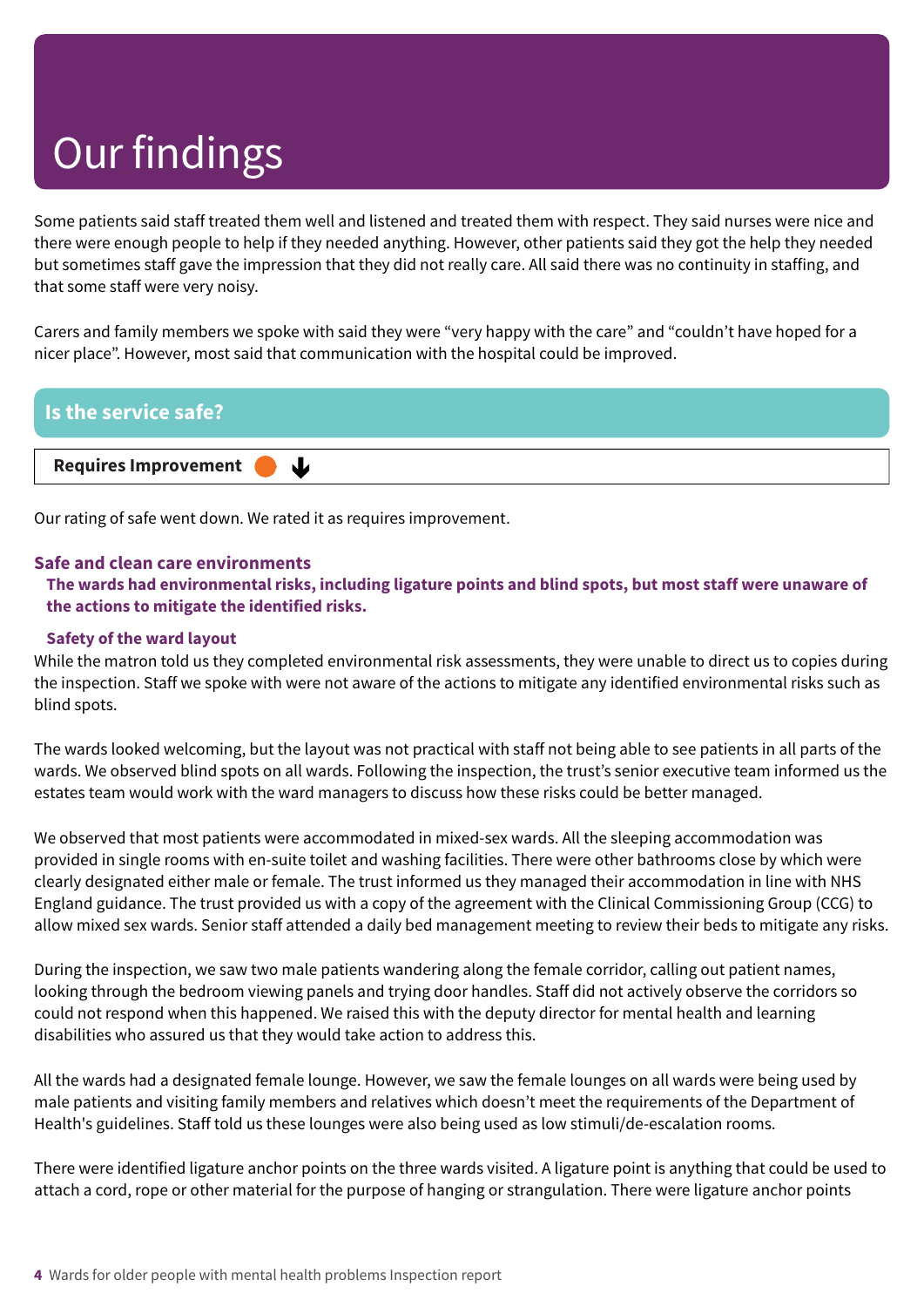within bedroom, bathroom and communal areas. The trust told us they were in the process of reducing ligature risks by installing new bedroom and bathroom doors which have an alarm system fitted to them. Staff told us patients on the wards had organic or functional conditions and required supervision in these areas due to physical frailty. Patients had been individually risk assessed to mitigate any risks to their safety.

Staff received training on managing ligature risks but were unclear how these risks were reduced and managed. The service had an observation and engagement policy which outlined the practice staff should undertake to prevent harm to patients. However, during the inspection, across all three wards, we found staff carried out limited observations of the female corridors to ensure patient safety.

Staff had easy access to alarms and patients had easy access to nurse call systems. Alarms were available throughout the wards in bedrooms, bathrooms and toilets. However, in the bedrooms on Willow ward alarms were not always visible and could be difficult to access for those with limited mobility. Staff carried individual alarms, which they could activate if they required assistance.

#### **Maintenance, cleanliness and infection control**

Ward areas were clean, mostly well maintained, fit for purpose and mostly well furnished. We found several dining room chairs on Willow ward had damage to the outer fabric exposing the core of the padding. This posed an infection control risk.

The sluice room on Willow ward was cluttered with linen bags on the floor and untidy work surfaces. We observed the linen bags had red infected disposable bags within them. On re-checking in the afternoon, we found the bags had been removed and some of the work surfaces had been cleared of clutter. The storage room on Willow ward was also untidy. We saw stock stacked on the floor which meant that staff could not clean under the items.

The service had an up to date risk assessment of hazardous substances. However, staff did not always follow guidelines when storing materials. For example, we found items identified as flammable left on radiators on Willow ward.

Cleaning records were up to date and demonstrated regular cleaning. Housekeeping staff were aware that cleaning strategies had been enhanced due to the Covid-19 pandemic and had changed their practice accordingly.

Staff followed infection control policy, including handwashing. All had received the appropriate training. All wards achieved 100% compliance with their hand hygiene audits for February 2022.

#### **Clinic room and equipment**

Clinic rooms were fully equipped, with accessible resuscitation equipment and emergency drugs that staff checked regularly.

Staff checked, maintained, and cleaned equipment.

All wards had a dedicated room for administering medicines, which were organised and clean. Staff did not consistently check the medicine fridge and clinical room temperature daily. There were five days on Chestnut ward in February 2022 where staff had not recorded the medicine fridge checks and two occasions on Mulberry ward where clinical room temperature recordings were above 25 degrees. This means medicines may be stored at the wrong temperature and could be less effective.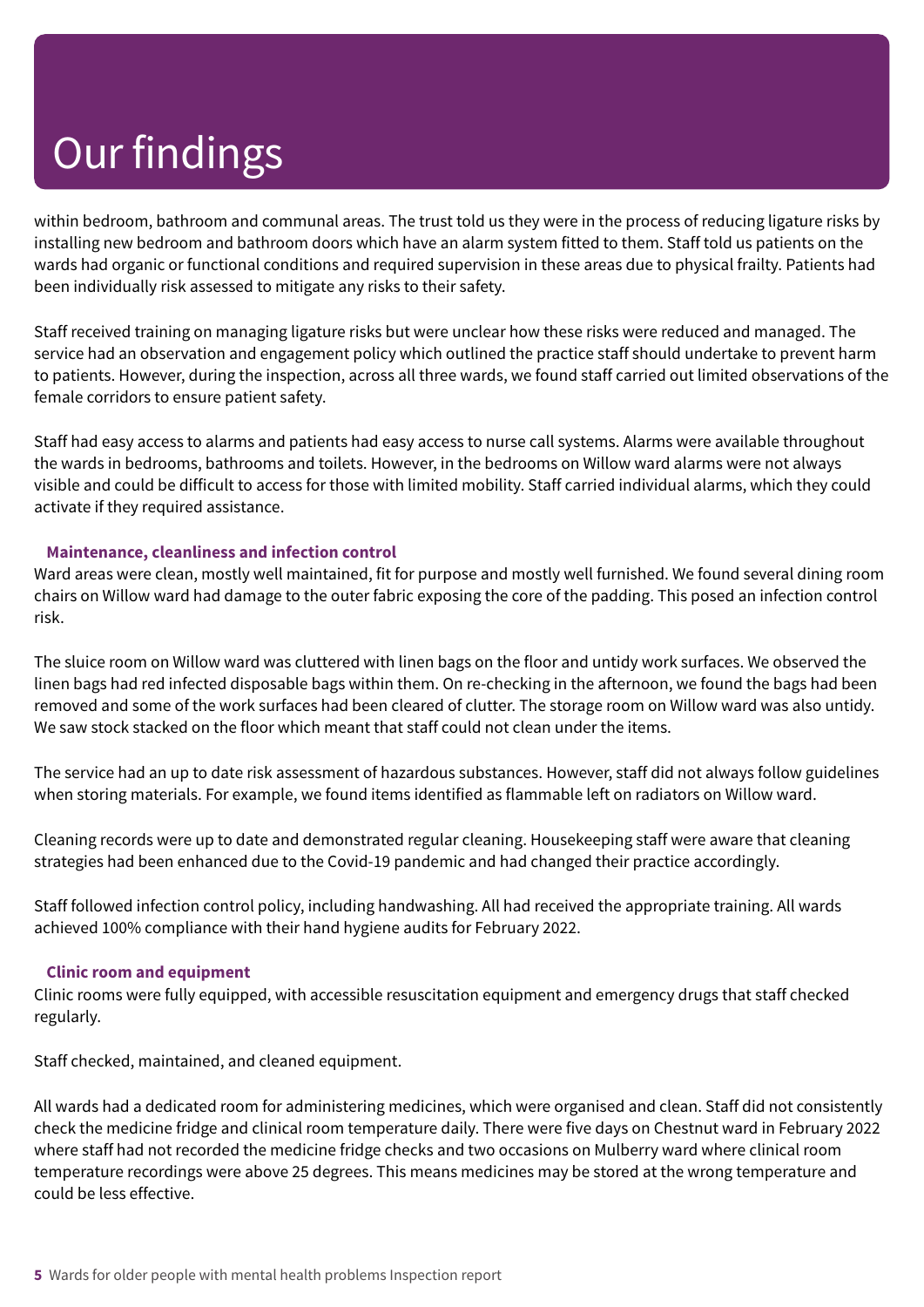Emergency equipment and medicines were stored in the wards' clinic rooms. Physical health equipment and resuscitation equipment were available. Staff had undertaken the required checks.

#### **Safe staffing**

#### **The service did not always have enough nursing staff.**

#### **Nursing staff**

The service did not always have enough nursing and support staff to keep patients safe.

The wards operated on an early, late and night shift with an overlap between the shifts for handovers. The hospital worked with an extra night shift nurse so they could be used flexibly across the wards to support any staff shortages and maintain patient safety. Following the inspection, the trust informed us they were developing a business plan to enhance nursing night cover with a view of reducing the challenges identified thus improving the delivery of safe care.

Managers used a staff a staff escalation tool to review the staffing requirements for the wards. There was a weekly touch point meeting which reviewed the staffing requirements. Ward managers said they could not always increase staffing to manage enhanced observation levels, and to cover sickness or leave due to the lack of staff. Ward managers often had to be part of the numbers due to staffing shortages which meant they could not always oversee the day to day running of the wards. Senior staff told us they were moving towards to using the Mental Health Optimal Staffing Tool (MHOST) which calculates clinical staffing requirements in mental health wards based on patients' needs.

The trust had offered a financial bonus to staff to work additional shifts. Some staff told us they worked between 60 and 70 hours a week.

Staffing rotas confirmed that shifts were not always filled. For February and March 2022, the records identified a total of 38 unfilled shifts across the wards. Staff were frequently transferred between wards due to staff shortages. Staff told us they felt pressurised to support other wards and were often placed in a position where they felt they had to help.

We noted that on 1 March 2022 a registered nurse and a health care assistant had not arrived for their shift on Mulberry ward which meant that the ward was only staffed by two healthcare assistants from 11pm onwards. The additional night shift registered nurse had already been allocated to another ward due to staff shortages. While support was available from the other wards if needed, there was a potential risk to patients, particularly in an emergency situation.

Managers made sure all bank and agency staff had a full induction and understood the service before starting their shift.

Patients did not always have regular one-to-one sessions with their named nurse due to staffing shortages. This was confirmed by staff and patients we spoke with.

Staff ensured they kept patients safe when handing over their care to others.

While patients did not always have their escorted leave or activities at the planned time, staff confirmed escorted leave often occurred during or after handover due to additional staff being on shift. Patients we spoke with confirmed they received their escorted leave.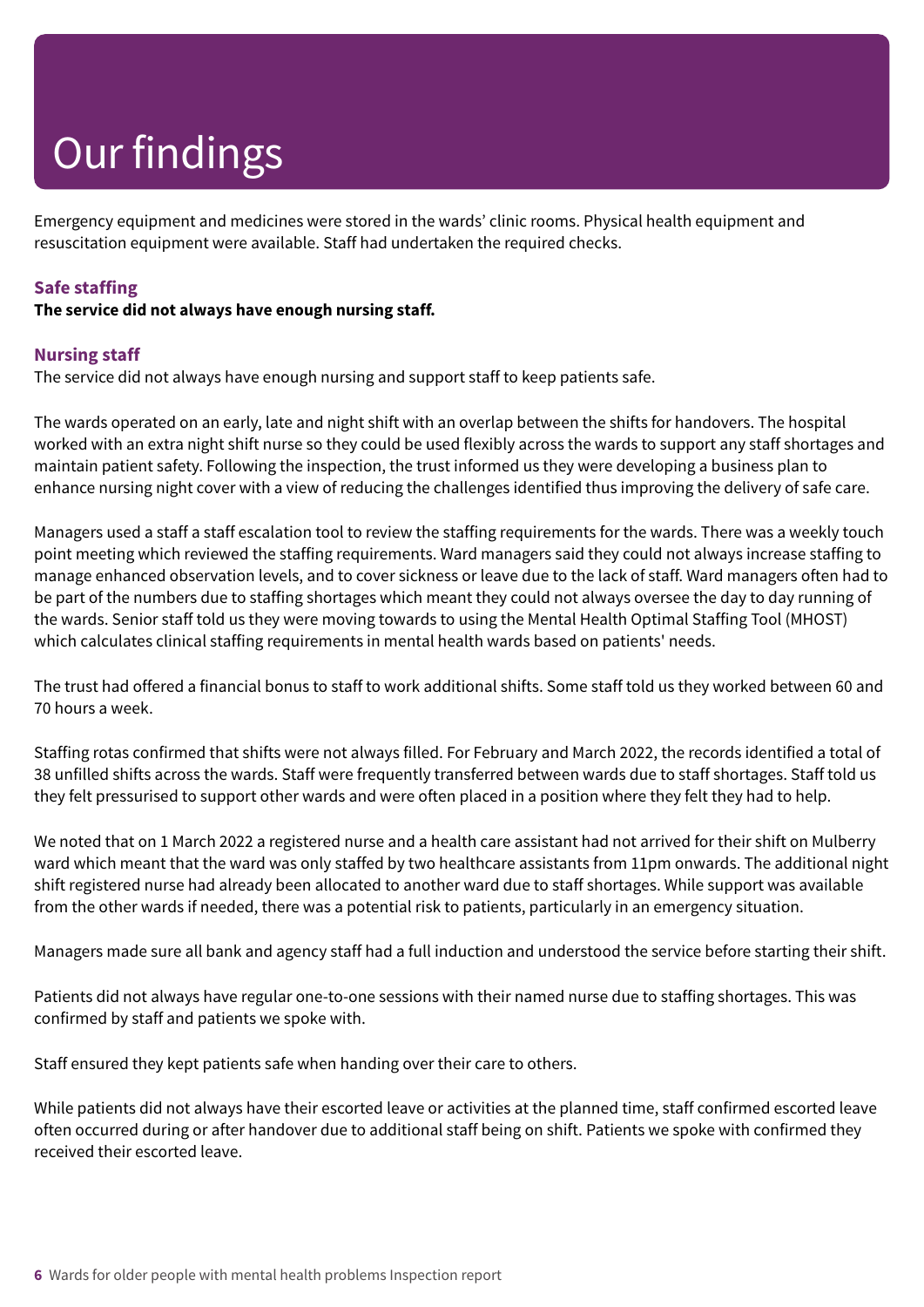#### **The service maintained the carrying out of any physical interventions safely. Medical staff**

The service had enough daytime and night-time medical cover. While there was no weekend consultant cover, the service had access to an on call consultant psychiatrist on an out of hour's basis, seven days a week. Staff said they responded quickly in an emergency.

The service operated with a dedicated consultant psychiatrist for each of its three wards. The responsible clinicians specialised in older adults' mental health care including advanced dementia. The wards also had access to junior doctors.

Managers could access locums when they needed additional medical cover. Doctors we spoke with said they ensured all locum staff had a full induction and understood the service before starting their shift.

#### **Mandatory training**

Staff had completed and kept up-to-date with their mandatory training. The mandatory training programme was comprehensive and met the needs of patients and staff. All mandatory staff training was within the trust target of 95% except for resuscitation training which ranged from 59% to 68%. Managers told us they had arranged additional training in April 2022 to address this.

#### **Assessing and managing risk to patients and staff**

Staff knew about risks to each patient and acted to prevent or reduce risks. However, on the three wards, staff had not included reference to environmental risk, such as ligature points and blind spots when developing risk **management plans for patients presenting with risk to self. Staff followed best practice in anticipating, deescalating and managing challenging behaviour. Staff used restraint only after attempts at de-escalation had failed.**

#### **Assessment of patient risk**

Staff completed risk assessments for each patient on admission / arrival, using a recognised tool, and reviewed this regularly, including after any incident. However, these did not identify actions to mitigate environmental risks such as ligature points. This information fed into the patients' care plans.

New admissions had a period of isolation and testing for Covid when they first entered the service. There were designated bedrooms for this that were separate from the main ward area.

#### **Management of patient risk**

Staff were aware of individual patient risks. The dementia lead confirmed they had been working with staff in the use of the Gloucestershire "5 Step Approach." This is an initiative to develop a person-centred care planning approach across Gloucestershire for people with dementia who experience behaviours that challenge.

Staff followed trust policies and procedures and were confident in the use of different levels of observation. We observed two handover meetings where staff were allocated their duties for the day. It was noted that staff discussed individual patient risks including their mood, skin integrity, medicine review and individual patient observation levels.

The physical care nurse worked across all three wards. They had a list of patients to review daily which included wound and oral health assessments. They supported staff with catheter care, syringe drivers and the changing of patient dressings.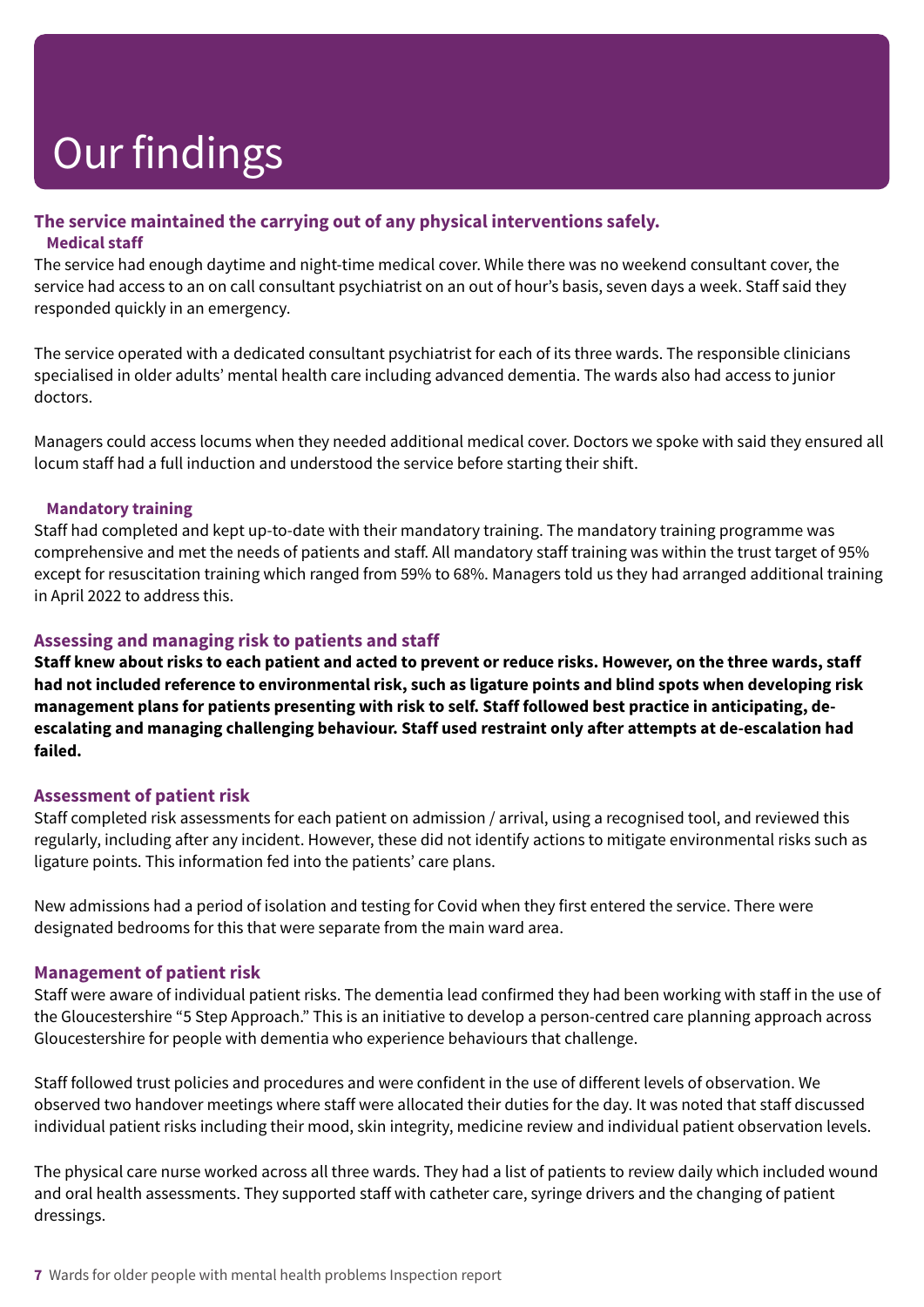Staff told us they used the "This is me" tool. This tool is for anyone receiving professional care who is living with dementia or experiencing delirium or other communication difficulties. The dementia lead confirmed this had been recently introduced and continued to be a work in progress.

The service had processes in place for patients with dementia to receive a delirium assessment. The delirium assessment is used to predict poor outcomes such as falls, medical complications, new institutionalisation, and mortality. Managers ensured screening was being completed effectively for the benefit of patients.

The trust had a policy for searching patients. Staff gave patients and carers information about restricted items and searches in patients' welcome packs on admission. Staff checked patients' belongings on admission to the ward.

The service had a fire evacuation procedure which included staff responsibilities and what to do on discovering a fire. Staff told us that should a patient have difficulty in being evacuated this would be documented in their care plan. The trust informed us that they were reinstating face to face fire training commencing March 2022.

Use of restrictive interventions

Staff told us they only used restrictive interventions when necessary. Restrictive interventions refer to the restricting of a patient's movement, liberty and/or freedom to act independently in order to take immediate control of a dangerous situation where there is a real possibility of harm to the person or others if no action is undertaken.

The matron and managers had identified concerns which had been raised about the inappropriate use of restraint when reviewing incidents. To mitigate the risk additional support was being provided by the safeguarding team and the clinical lead for dementia. Staff confirmed they had received additional training in the use of restraint as well as deescalation techniques which was helpful in their understanding of managing conflict in a crisis.

From October 2021 to March 2022 there had been a total of 180 incidents relating to restraint. While the matron received a positive behaviour management report weekly which outlined the number and types of restraint used, we saw no evidence of how this was shared with the managers and the staff team. There was no action plan linked to the report to follow any identified concerns.

Staff followed the National Institute of Health and Care Excellence (NICE) guidance when using rapid tranquilisation.

#### **Safeguarding**

Most staff understood how to protect patients from abuse and the service worked well with other agencies to do **so. Staff had training on how to recognise and report abuse and most knew how to apply it.**

Staff received training on how to recognise and report abuse, appropriate for their role. The inspection team were made aware of occasions where some staff had not followed trust guidance in recognising and reporting abuse. We saw that additional teams were supporting staff on wards to understand safeguarding better, for example, the safeguarding team, freedom to speak up champions and the clinical dementia lead.

Staff knew how to make a safeguarding referral and who to inform if they had concerns.

Staff could give clear examples of how to protect patients from harassment and discrimination, including those with protected characteristics under the Equality Act.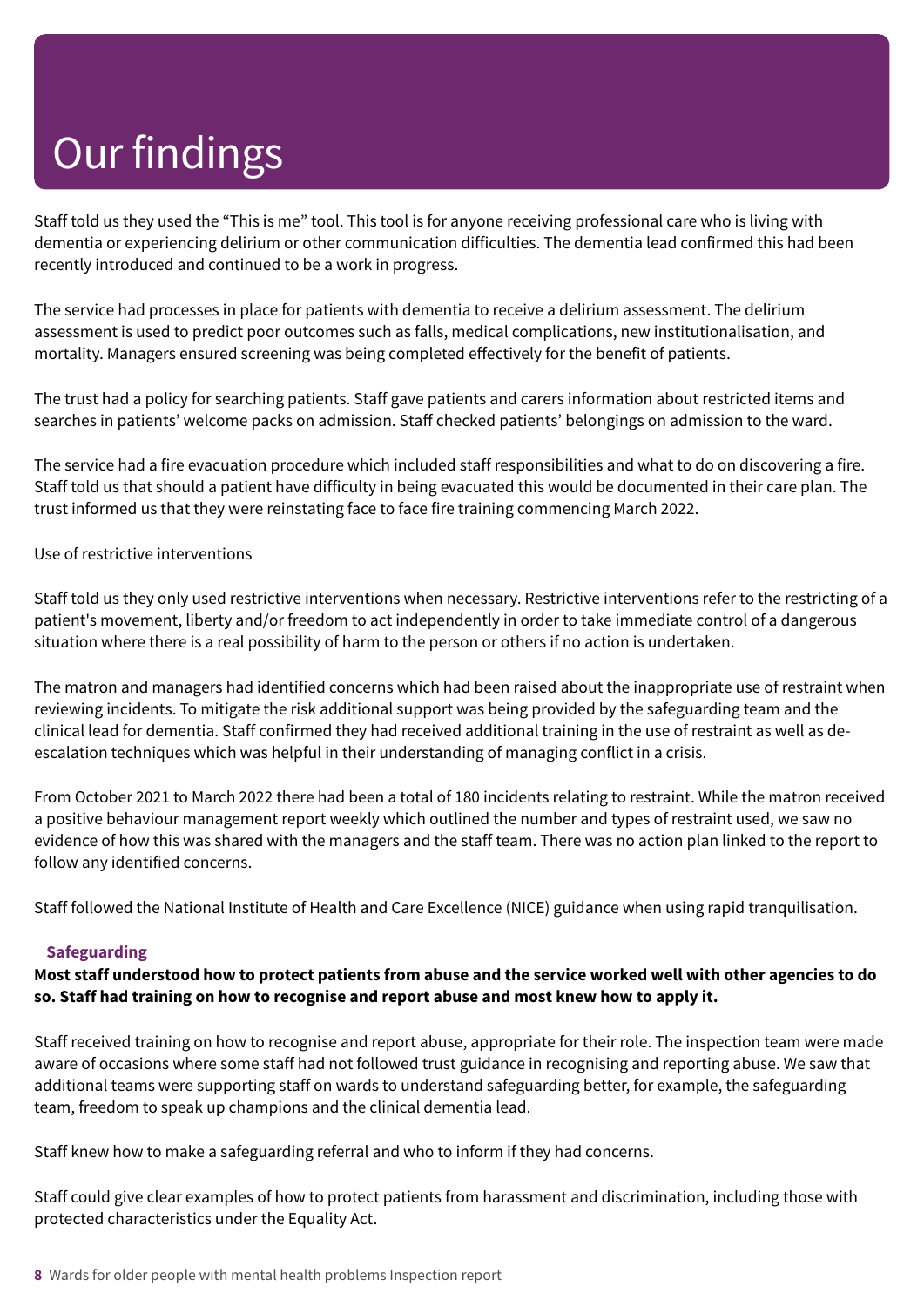Managers took part in serious case reviews and made changes based on the outcomes**.**

#### **Staff access to essential information**

Not all staff had access to clinical information, and it was unclear who maintained the information contained **within the clinical records.**

The provider used an electronic system for the recording of essential information on patient care and treatment. Most staff were provided with updates on patients' care, routine and health during handovers. However, wards were heavily dependent on agency staff who did not have access to the electronic recording system. There was no clear process on how these staff would input any relevant information to ensure records were up to date with any identified concerns. We were told agency staffs' observations and feedback reports were either written up by a substantive staff or verbally handed over to staff who input the information on the trust's system. There was no process/oversight for this information to be input into the electronic system in a timely way.

The records audit for March 2022 identified areas of concern including; risk assessments not completed weekly, no evidence of either patient or carer views and care plans not being updated to reflect current conditions. The audit did not have an associated action plan.

Staff told us they found it difficult to maintain their workload and write up their notes. Most staff said they worked during their breaks to keep up with the demand.

When patients transferred to a new team, there were no delays in staff accessing their records.

Records were stored securely.

#### **Medicines management**

The service did not always safely administer, record and store medicines. Staff reviewed the effects of medicines **on each patient's mental and physical health.**

Staff did not always follow systems and processes when safely prescribing, administering, recording and storing medicines.

The trust had rolled out an electronic prescribing and medicine administration (EPMA) system between February and July 2021.

Staff were unclear how controlled drugs should be managed effectively. While these were stored appropriately in locked cupboards staff did not carry out a running balance or stock check to ensure irregularities were identified quickly. This was brought to the attention of the managers and matron. We saw no evidence this had been identified by the pharmacist during their routine visits to the service.

Following the inspection, the senior executive team told us they had implemented a new controlled drugs policy. They were in the process of updating this policy to state that the order book was now the legal receipt for controlled drugs and did not need to be recorded in the controlled drugs register. They confirmed all teams were to be made aware of the new process.

Staff did not always learn from safety alerts and incidents to improve practice. For example, several patients across all wards were prescribed transdermal patches. The wards did not have a process for the administration of transdermal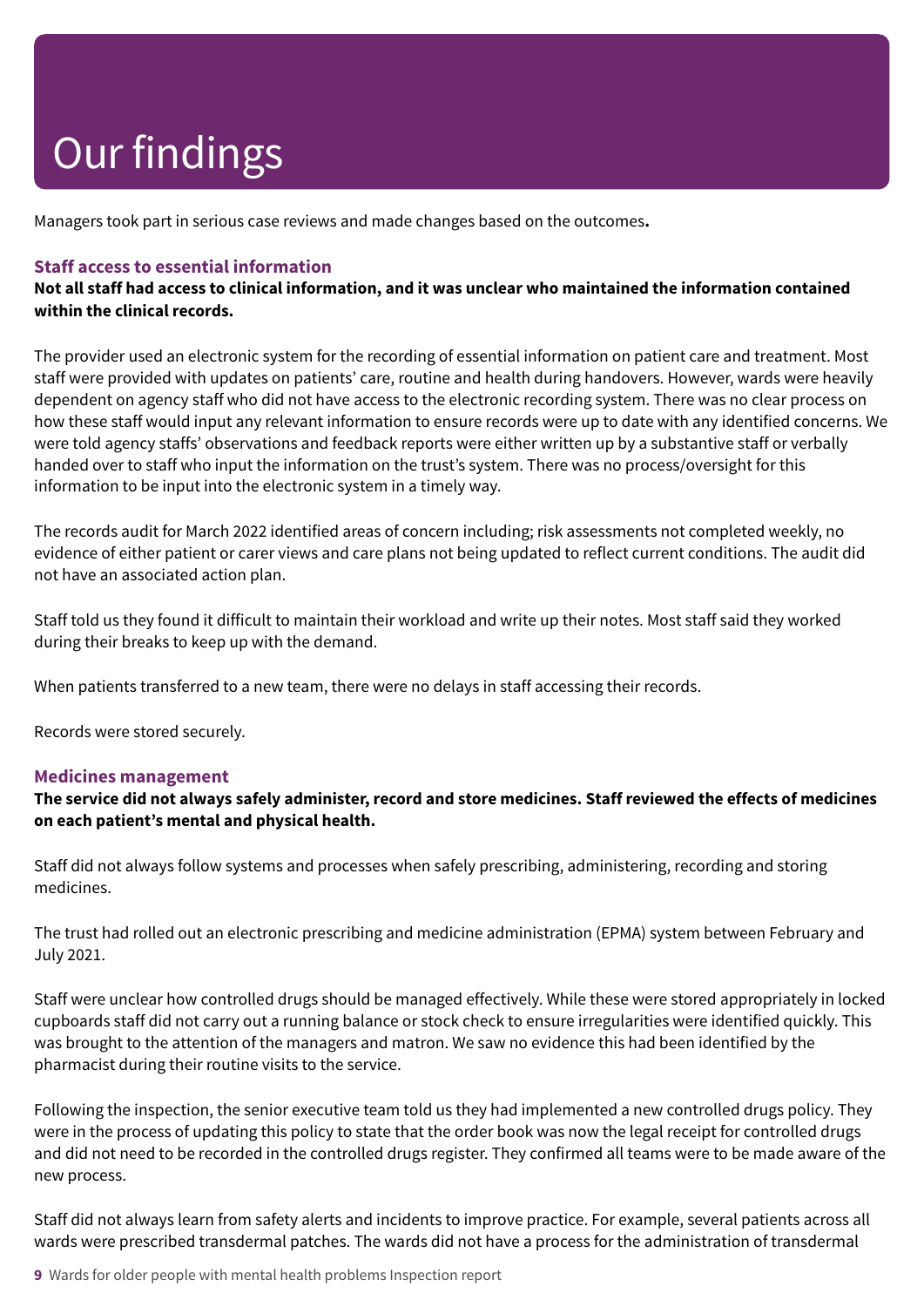patches. A transdermal patch is a patch that attaches to your skin and contains medication. The electronic prescribing and medicine administration system did not prompt the dispenser/administrator to record the removal of the previous patch, to ensure the safe rotation of the new application site. This meant that we could not be assured that patients were not receiving too high a dose of their medicine.

Some patients were on time-critical medicines; for example, patients with a diagnosis of Parkinson's or diabetes. We found discrepancies between the time of dispensing and the time of administration of up to two hours in some medicines. This meant there was a risk of patients not receiving their medicines appropriately.

We reviewed three diabetic patients' blood glucose levels and identified gaps within the documentation. This meant there was a risk to the patients of staff not recognising if they may become hypoglycaemic (low blood sugar) or hyperglycaemic (high blood sugar).

We found patient medicines not stored in their original container. There was no medicine data sheet available to support staff should they have any concerns or required additional information about these medicines.

On Willow ward we found medicines which had been opened but not dated. For example, morphine oral solution medicines used in the management of pain relief. These medicines often have a short shelf life and may not work as intended once they have been left open for a long time. Managers confirmed they would arrange for these to be destroyed.

Across the three wards we also found out of date medicines.

We reviewed the missed dose audits for February 2022. There were three recorded for Chestnut ward, 18 for Mulberry ward and 54 for Willow ward.

#### **Reporting incidents and learning from when things go wrong**

**The service had a good track record on safety.**

#### **The service managed patient safety incidents well. Managers investigated incidents and shared lessons learned** with the whole team and the wider service. When things went wrong, staff apologised and gave patients honest **information and suitable support.**

Staff raised concerns and reported incidents and near misses in line with the trust's policy.

Staff understood the duty of candour and gave patients and families a full explanation if things went wrong.

Managers investigated incidents, gave feedback to staff and shared feedback from incidents outside the service.

There was evidence that changes had been made as a result of feedback.

Managers debriefed and supported staff after any serious incident.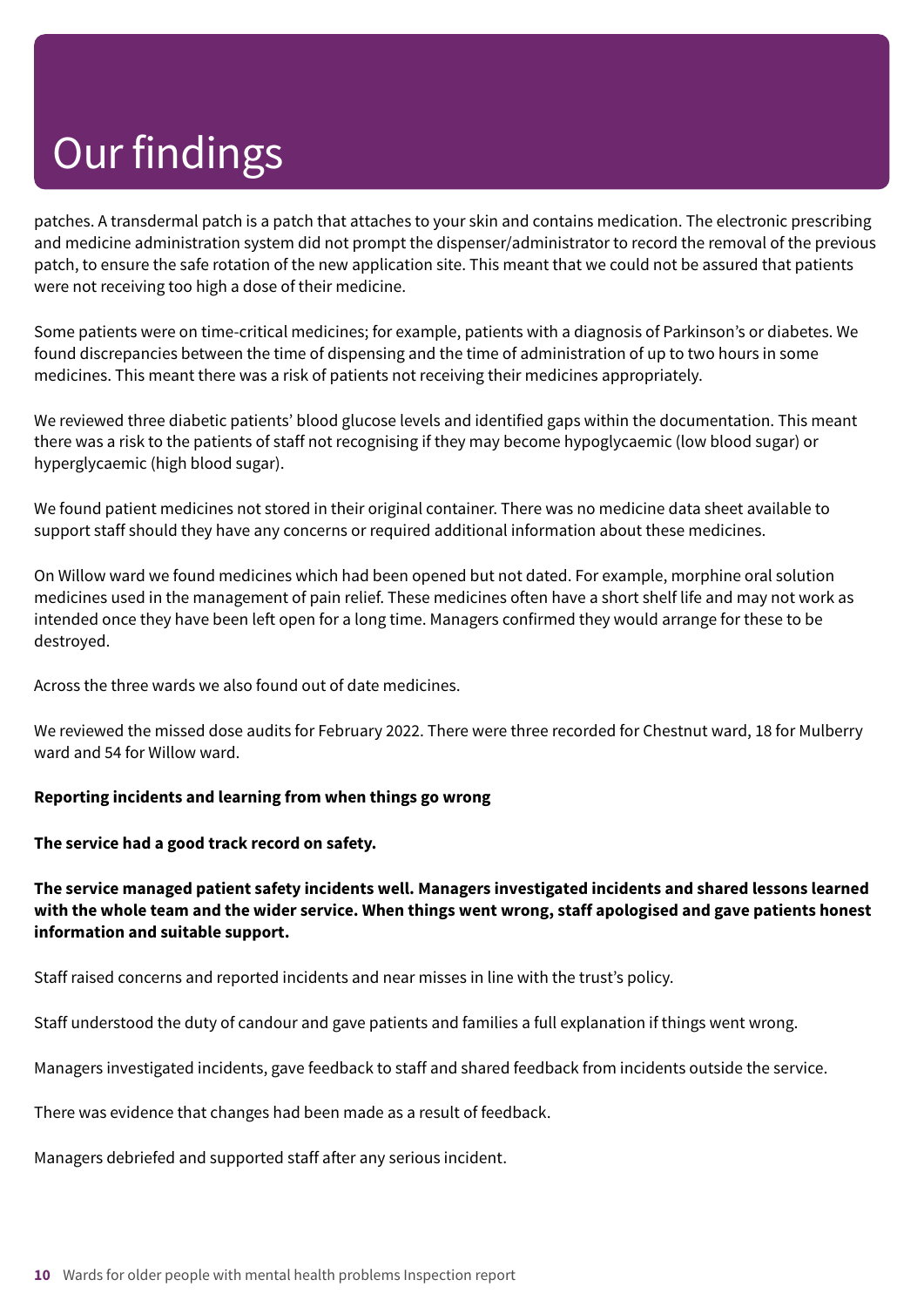| I Is the service effective?                       |  |
|---------------------------------------------------|--|
| Requires Improvement $\bullet\blacktriangleright$ |  |

Our rating of effective went down. We rated it as requires improvement.

#### **Assessment of needs and planning of care**

Staff assessed the physical and mental health of all patients on admission. They developed individual care plans **which were reviewed regularly through multidisciplinary discussion and updated as needed. Care plans reflected patients' assessed needs, and were personalised, holistic and recovery-oriented.**

Staff completed a mental health assessment of each patient either on admission or soon after.

Staff developed a comprehensive care plan for each patient that met their mental and physical health needs.

#### **Best practice in treatment and care**

Staff provided a range of treatment and care for patients based on national guidance and best practice. They ensured that patients had good access to physical healthcare and supported them to live healthier lives. Staff used recognised rating scales to assess and record severity and outcomes. They also participated in clinical audit, **benchmarking and quality improvement initiatives.**

Staff provided a range of care and treatment suitable for the patients in the service. This included interventions and therapies provided by occupational therapists, physiotherapists and clinical psychologists. All ward staff said they aimed to provide meaningful activities and supported patients to become more independent.

Activities on Chestnut and Mulberry wards were facilitated by staff on the wards. Willow ward had an allocated activity coordinator and we observed a music therapy session with good interaction between staff and patients.

Staff delivered care in line with best practice and national guidance. Staff completed training in prevention and management of violence and aggression. Staff told us they would firstly attempt to use de-escalation techniques when patients were distressed. Examples included talking with patients in a calm manner. This was observed during the inspection.

While staff identified patients' physical health needs these were not always recorded appropriately. Examples included the omission of blood glucose levels. However, it was difficult to verify if these omissions related to a recording error or that the blood glucose levels had not been taken.

Staff made sure patients had access to physical health care, including specialists as required.

Staff met patients' dietary needs and assessed those needing specialist care for nutrition and hydration.

Staff used technology to support patients. Patients had access to electronic tablets to make video call friends and families.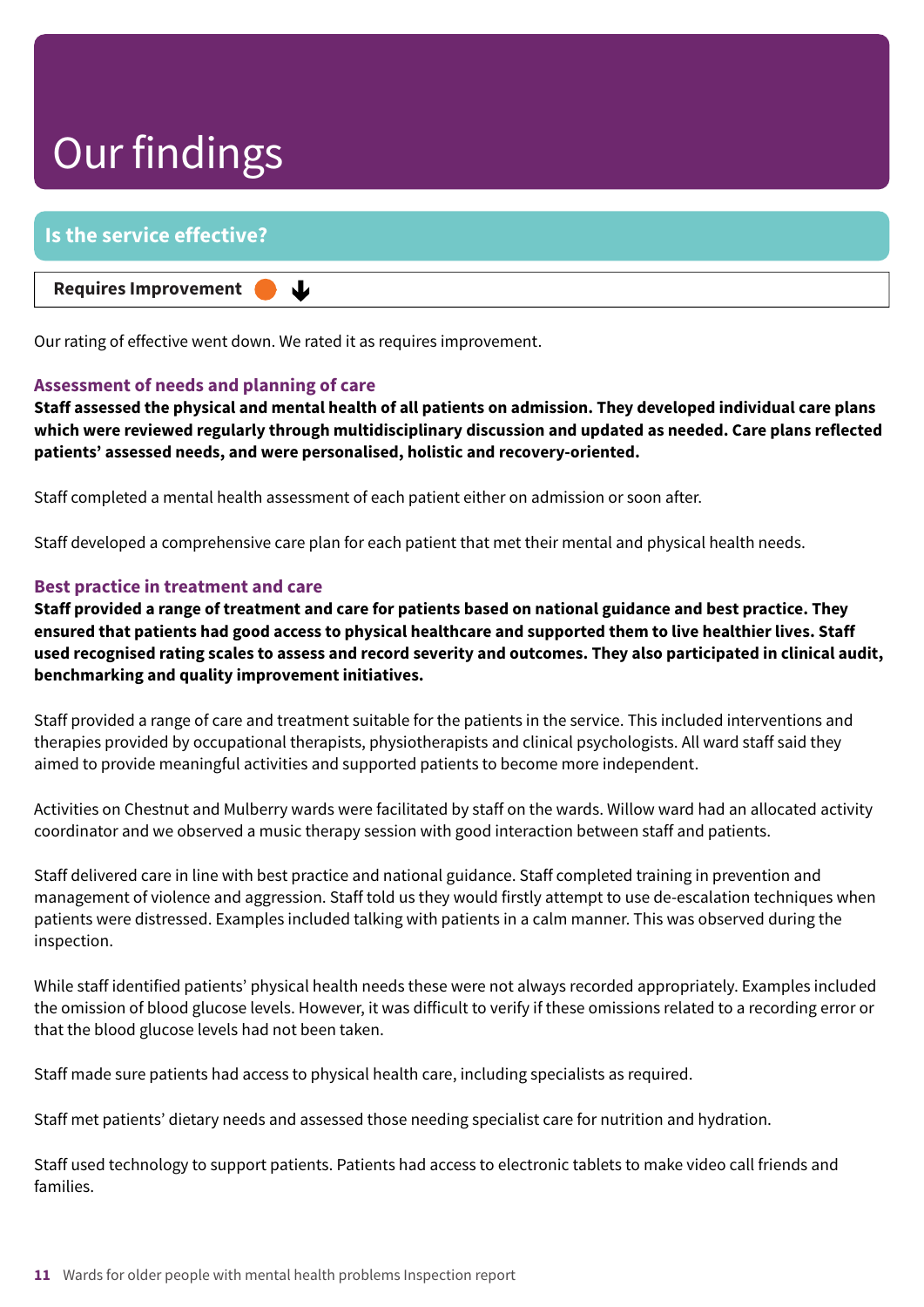Staff took part in clinical audits, benchmarking and quality improvement initiatives. Managers used results from audits to make improvements. The trust's audit programme covered areas such as; inpatient falls, diabetes management in inpatients and physical health examinations.

#### **Skilled staff to deliver care**

The ward teams included or had access to the full range of specialists required to meet the needs of patients on the wards. Managers made sure they had staff with the range of skills needed to provide high quality care. They **supported staff with appraisals, supervision and opportunities to update and further develop their skills. Managers provided an induction programme for new staff.**

The service had access to a full range of specialists to meet the needs of the patients on the ward. Ward staff included registered nurses, healthcare workers, medical staff, occupational therapists, physiotherapists, dieticians, clinical psychologist and speech and language therapists.

Managers ensured staff had the right skills, qualifications and experience to meet the needs of the patients in their care, including bank and agency staff.

Managers gave each new member of staff a full induction to the service before they started work. All bank and agency were provided with an overview of the ward and what to do in the event of an emergency.

Managers supported staff through regular, constructive appraisals and supervision of their work.

Managers identified any training needs their staff had and gave them the time and opportunity to develop their skills and knowledge. Managers made sure staff received any specialist training for their role. For example, the dementia lead was providing bite size training in staff awareness and management of dementia.

Managers recognised poor performance, could identify the reasons and dealt with these.

#### **Multi-disciplinary and interagency team work**

Staff from different disciplines worked together as a team to benefit patients. They supported each other to make sure patients had no gaps in their care. While they had effective working relationships with other relevant teams **within the organisation they did not always work well with external teams.**

Staff held regular multidisciplinary meetings to discuss patients and improve their care.

Staff made sure they shared clear information about patients and any changes in their care, including during handover meetings.

Ward teams had effective working relationships with other teams in the organisation but care records did not identify discussions and/or correspondence with external teams regarding discharge planning.

#### **Adherence to the Mental Health Act and the Mental Health Act Code of Practice**

**Staff generally understood their roles and responsibilities under the Mental Health Act 1983 and the Mental** Health Act Code of Practice and discharged these well. Managers made sure that staff could explain patients' **rights to them.**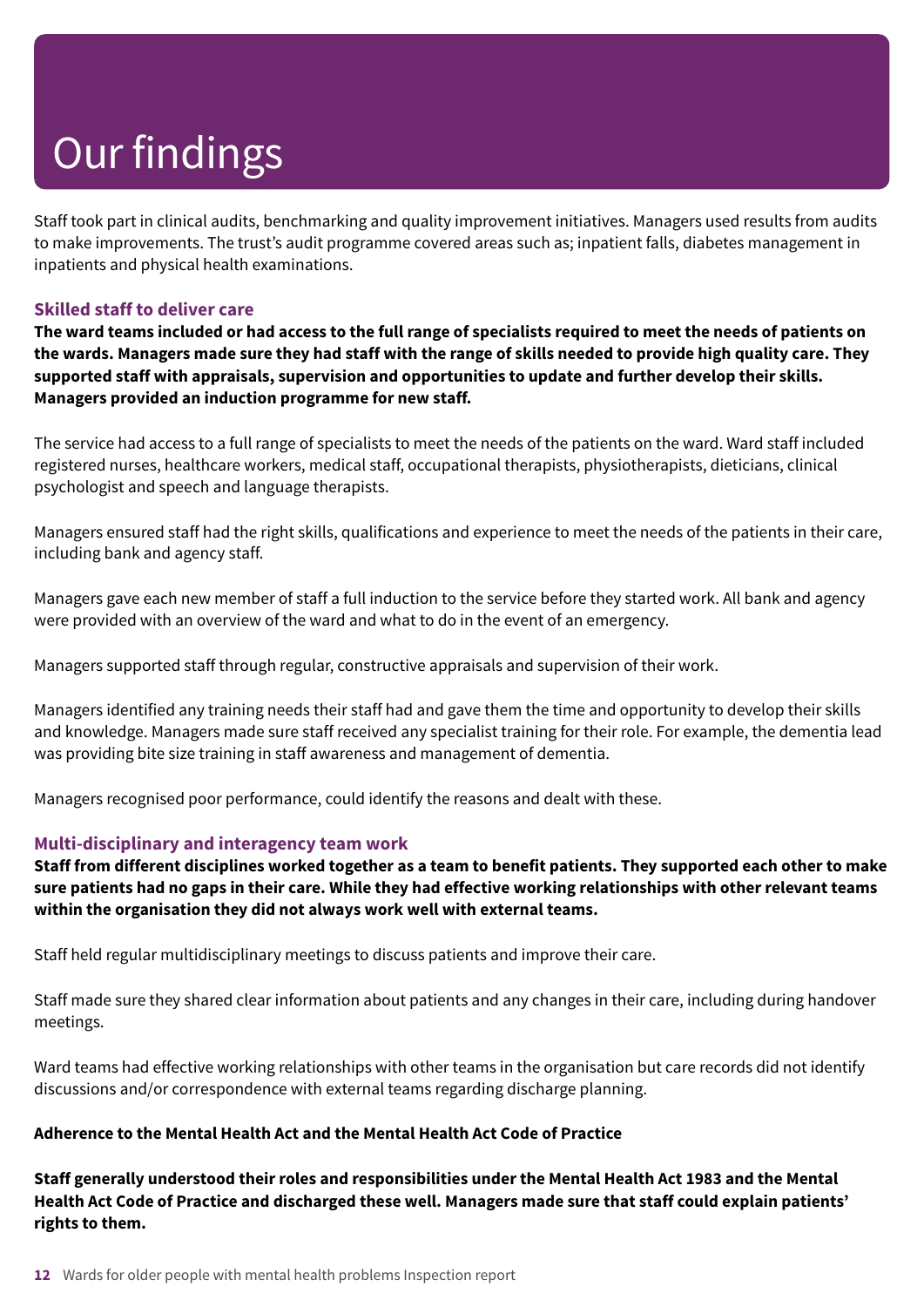Staff received and kept up to date with training on the Mental Health Act and the Mental Health Act Code of Practice. Staff knew who their Mental Health Act administrators were and when to ask them for support.

The service had clear, accessible, relevant and up-to-date policies and procedures that reflected all relevant legislation and the Mental Health Act Code of Practice.

Patients had access to an Independent Mental Health Advocate (IMHA). We spoke with staff who confirmed that advocates attended the wards regularly. While staff informed us the IMHA attended the wards regularly to see patients so that they could explain what they could offer, this was not documented within the care records.

Section 132 of the Mental Health Act requires the manager of a hospital to inform a detained patient of their legal position and rights. Staff explained to each patient their rights in a way that they could understand, repeated as necessary and recorded it clearly in the patient's notes each time. The Mental Health Legalisation Operational Groups meeting minutes for February 2022 regarding the monitoring of provision of patient's rights showed the wards achieving between 73% and 92%.

Section 17 leave (permission to leave the hospital) was reviewed weekly in the multidisciplinary team. Staff told us that this could on occasions be a challenge, but all patients spoken with confirmed they had received their leave.

Staff requested an opinion from a Second Opinion Appointed Doctor (SOAD) when they needed to.

Staff stored copies of patients' detention papers and associated records correctly and staff could access them when needed.

Informal patients knew that they could leave the ward freely and the service displayed posters to tell them this.

Managers and staff made sure the service applied the Mental Health Act correctly by completing audits and discussing the findings.

#### **Good practice in applying the Mental Capacity Act**

#### Staff supported patients to make decisions on their care. However, it was not clear that they understood how to **work within the Mental Capacity Act for patients who might have impaired mental capacity.**

Staff confirmed they had received training in the Mental Capacity Act. However, while staff appeared to understand the basics of the Act, this was not reflected in the records. We found several records where there was a lack of clarity as to the legal status of patients. For example, one patient's record detailed that they were an informal patient but also that they could not access leave from the hospital without the agreement of the multidisciplinary team. Another patient's records showed a lack of clarity and understanding as to whether they were an informal patient who had mental capacity to consent to remain on the ward or were detained under the Mental Health Act 1983.

We reviewed the records of six patients who were receiving covert medicines on Willow ward. Guidance on covert medicines states there should be a full assessment of capacity. Records showed a lack of clarity around the best interests decision making process under the Mental Capacity Act where covert medicines were being used. Of the six records seen only two had a completed mental capacity assessment and best interest decision making recorded.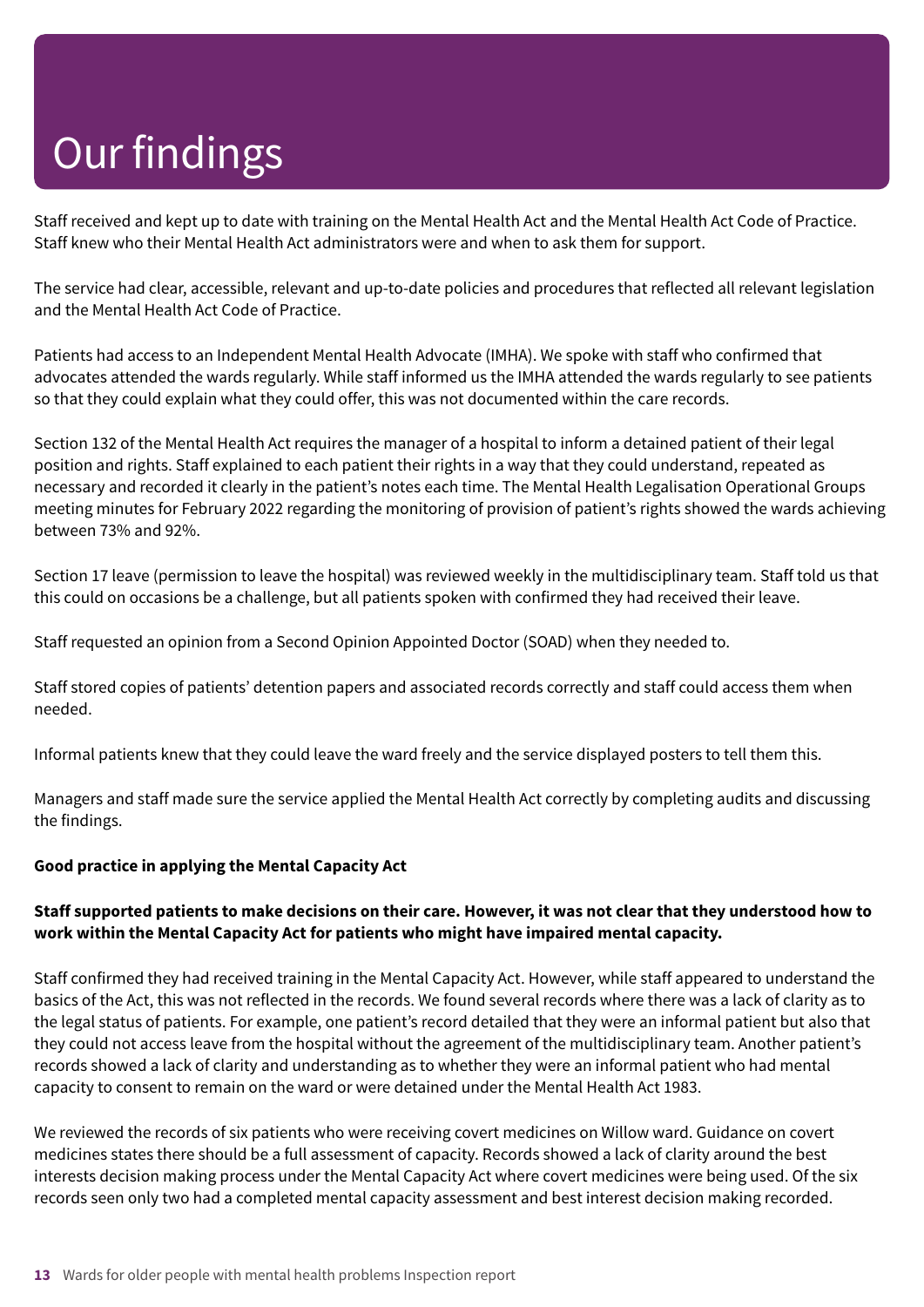While there was a policy on Mental Capacity Act (MCA) and Deprivation of Liberty Safeguards, which staff knew how to access, staff did not always consider capacity on a decision specific basis. For example, where mental capacity assessments were completed, these included minimal information and were not decision specific in six of the 12 records reviewed.

Staff made applications for a Deprivation of Liberty Safeguards authorisation only when necessary and monitored the progress of these applications.

### **Is the service caring? Good –––**  $\mathbf{J}$

Our rating of caring went down. We rated it as good.

#### **Kindness, privacy, dignity, respect, compassion and support**

**Staff treated patients with compassion and kindness. They respected patients' privacy and dignity. They understood the individual needs of patients and supported patients to understand and manage their care, treatment or condition**.

Staff were discreet, respectful, and responsive when caring for patients.

Staff gave patients help, emotional support and advice when they needed it. They supported patients to understand and manage their own care treatment or condition.

Staff directed patients to other services and supported them to access those services if they needed help.

Staff understood and respected the individual needs of each patient.

There had been concerns identified regarding staff raising awareness of disrespectful, discriminatory or abusive behaviour or attitudes towards patients. This was being addressed by the trust and staff and patients were being supported by the dementia lead, senior leadership team and the freedom to speak up guardian. There was an action plan in place to manage this and staff spoken with said they were very happy with the support given and felt more comfortable in raising concerns. This continued to be a work in progress.

Staff followed policy to keep patient information confidential.

#### **Involvement in care**

Staff involved patients in care planning and risk assessment and actively sought their feedback on the quality of **care provided. They ensured that patients had easy access to independent advocates.**

#### **Involvement of patients**

Staff introduced patients to the ward and the services as part of their admission.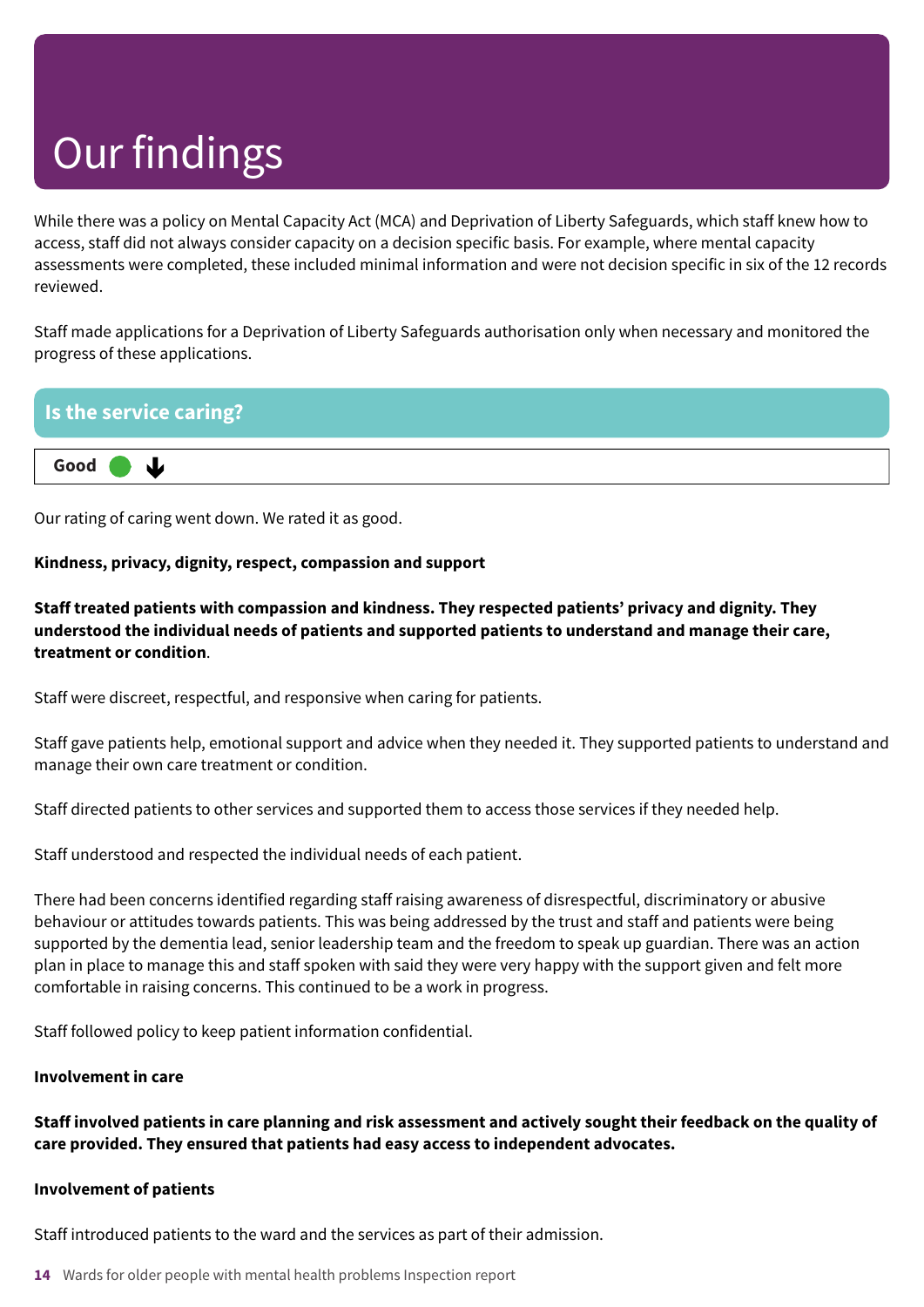Patients told us they felt involved in their care and care planning.

Staff ensured patients understood the arrangements for their care and treatment and communicated this with patients in a way they could understand, especially where patients had communication needs. Staff said they used communication books and confirmed some staff had been trained to use sign language to support patients.

Patients could give feedback on the service and their treatment and staff supported them to do this. The friends and family test results for January and February 2022 showed that 100% of patients had said that staff delivered safe care and that the overall experience was good.

Patients were given the opportunity to provide feedback on the service at their weekly community meeting.

Staff supported patients to make decisions on their care.

#### **Involvement of families and carers**

Staff told us they supported, informed and involved families or carers. However, six of the nine carers we spoke with said that communication to families could be improve but all said that they felt their relatives were safe on the wards.

Most carers and families said staff were considerate of their specific needs when organising family visits.

The service was following the John's campaign initiative. This campaign advocates for the right of people with dementia to be supported by their carers in hospital. Staff told us that this underlined the belief that carers should not just be allowed but welcomed to the service, and supported carers to be as involved in the patient's care as possible.

The trust had arrangements for carers and families visiting the wards during the Covid pandemic as well as ensuring carers and families could contact patients virtually and on the telephone. However, five of the nine carers said that updates regarding visiting was not good and they considered the location for seeing their relative unsuitable.



Our rating of responsive stayed the same. We rated it as good.

#### **Access and discharge**

Staff managed beds well. A bed was available when a patient needed one. Patients were not moved between **wards except for their benefit. Patients rarely stayed in hospital when they were well enough to leave.**

#### **Bed management**

Patients were moved between wards during their stay only when there were clear clinical reasons, or it was in the best interest of the patient. Staff did not move or discharge patients at night or early in the morning.

The matron attended a daily bed management meeting to review their bed stock. The data for January to March 2022 showed that the bed occupancy for the hospital averaged 97%.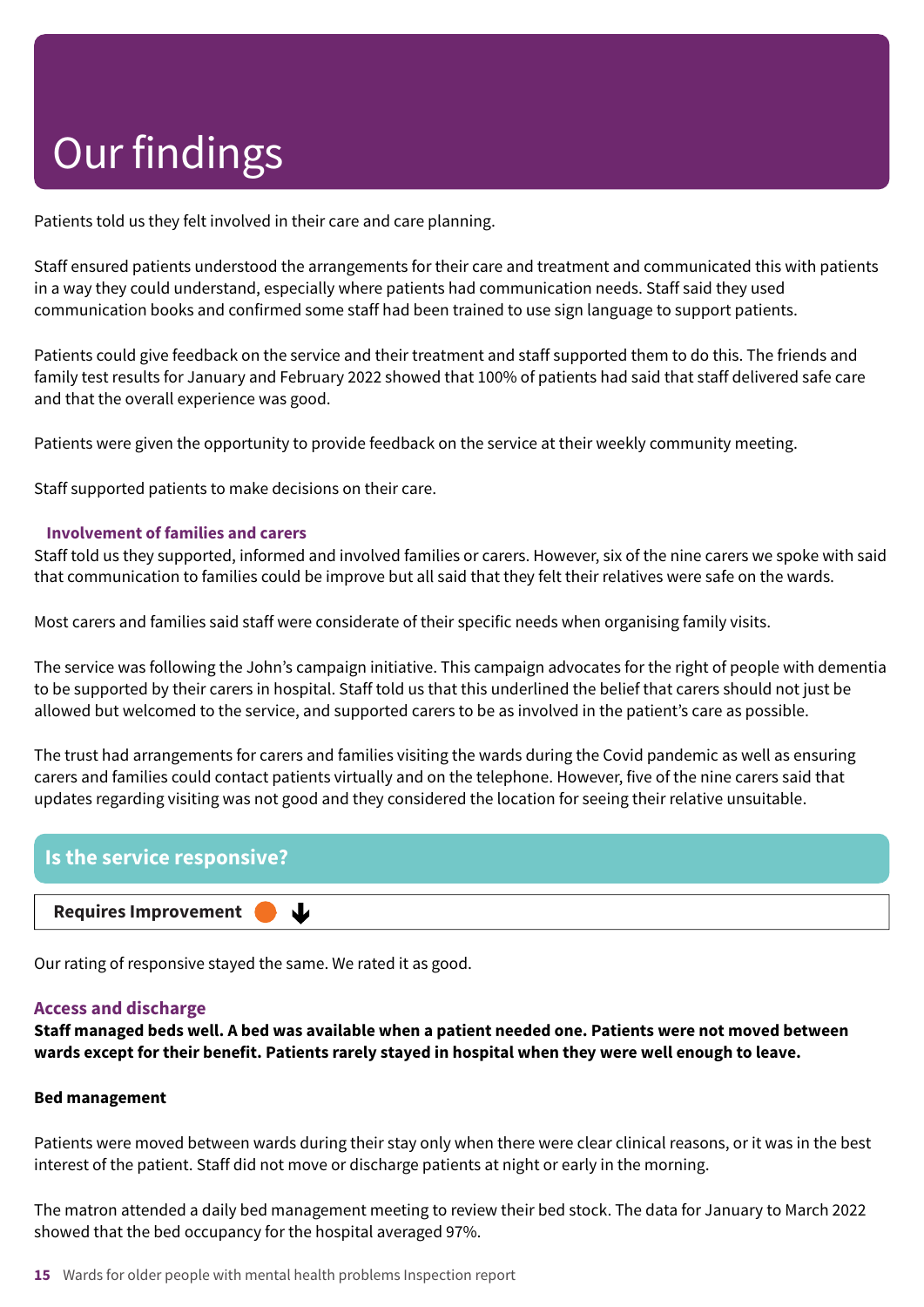Managers regularly reviewed length of stay for patients to ensure they did not stay longer than they needed to. The average length of stay refers to the average number of days that patients spend in hospital. The data for quarter four (January to March 2022) showed patients stayed between 87 days and 195 days. The matron and the managers told us the main reason for any extended length of stay was due to the complex needs of the patients and the lack of available placements in nursing and care homes.

Managers and staff worked to make sure they did not discharge patients before they were ready.

When patients went on leave there was always a bed available when they returned.

The local psychiatric intensive care unit had a bed available if a patient needed more intensive care and this was not far away from the patient's family and friends.

#### **Discharge and transfers of care**

The service had low number of patients who had experienced a delay to their discharge in the last year. Staff told us that the main reason for delays in a patients discharge was lack of available nursing and residential home beds that patients could move to when they no longer needed hospital care.

Although staff started to complete discharge paperwork on admission, discharge planning was not clearly documented in patients records and staff did not always document when discussions about discharge had taken place with patients.

This was identified as an issue in the clinical audit report regarding personalised discharge care planning for October to December 2021. This was also reflected in the feedback from carers we spoke with who said communication between staff and families "could be better."

Therapy staff told us there were significant delays in accessing essential equipment such as shower chairs, walking aids and pressure mattresses. While this had impacted on the discharge process for some patients there had been no identified patient harm. Senior staff were addressing this with the external supplier.

The service had access to three social workers who said they were aiming to improve the support provided to help reduce delays in patients discharge.

#### **Facilities that promote comfort, dignity and privacy**

**The design, layout, and furnishings of the ward supported patients' treatment, privacy and dignity. Each patient** had their own bedroom with an en-suite bathroom. There were quiet areas for privacy. The food was of good **quality and patients could make hot drinks and snacks at any time.**

Each patient had their own bedroom, which they could personalise.

Patients could make phone calls in private.

The service had an outside space that patients could access.

The service offered a variety of good quality food. Patients could make their own hot drinks and snacks. Some patients had to ask staff for drinks and snacks due to the choking risks of leaving these times unattended.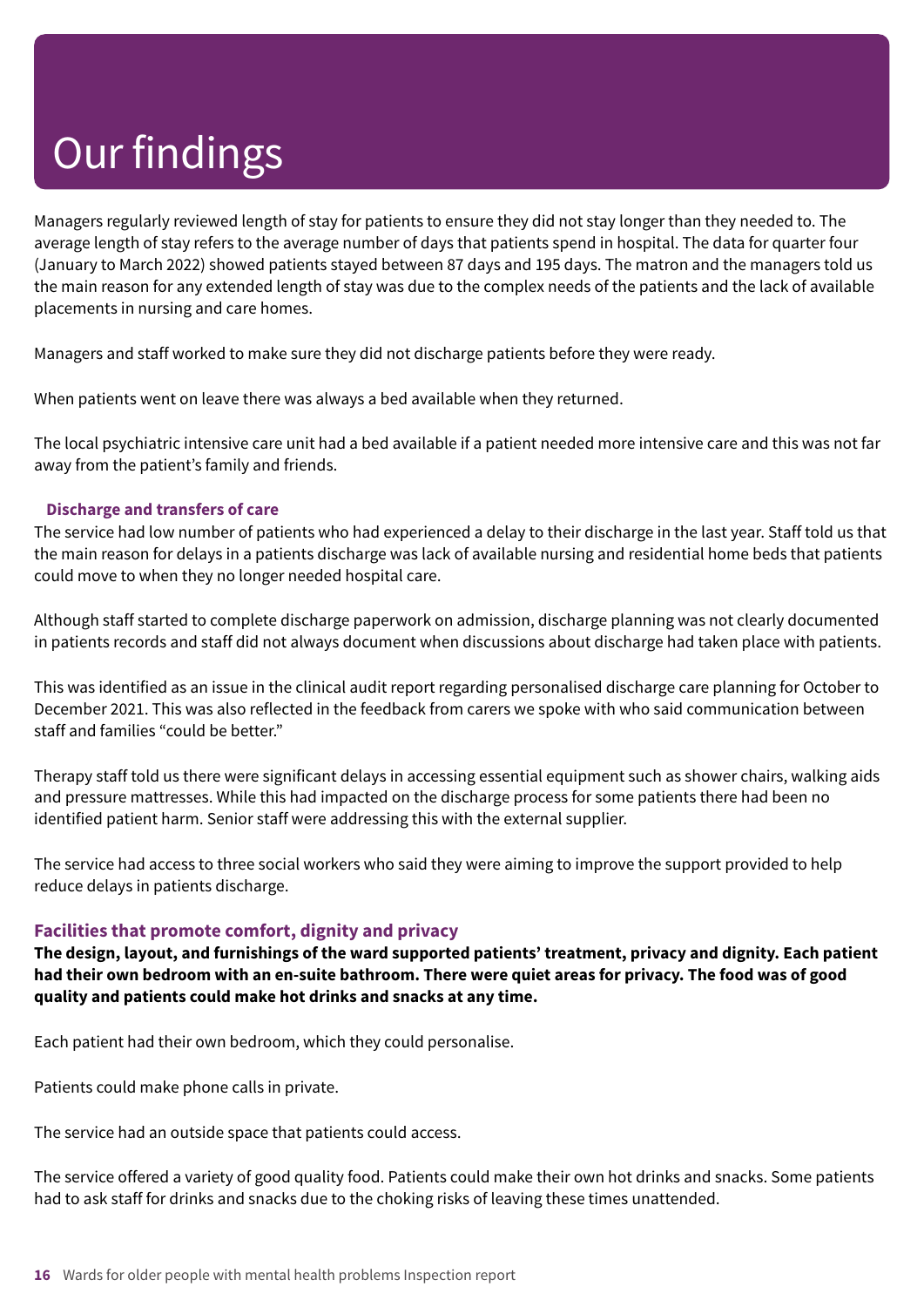#### **Patients' engagement with the wider community**

#### **Staff supported patients with activities outside the service, and family relationships.**

Staff helped patients to stay in contact with families and carers. Carers told us they could visit the wards to see their relatives as well as visiting their families at home.

The wards displayed information to patients which included a list of useful contacts in the local community that patients could approach for support. These include services provided by Age UK, Alzheimer's Society and MIND who provide mental health advice, support and services to empower anyone experiencing a mental health problem.

#### **Meeting the needs of all people who use the service**

#### The service met the needs of all patients - including those with a protected characteristic. Staff helped patients **with communication, cultural and spiritual support.**

The service could support and adjust for disabled people and those with communication needs or other specific needs.

Wards aimed to be dementia friendly environments and supported disabled patients.

Patients had access to the Reminiscence Interactive Therapy Activity (RITA) tool. RITA is a touch screen solution which can help patients to recall and share events from their past through listening to music, watching news reports of significant historical events, listening to war-time speeches, playing games and watching films.

Staff made sure patients could access information on treatment, local service, their rights and how to complain.

Staff confirmed they could obtain information leaflets in languages spoken for patients as required.

Managers made sure staff and patients could get help from interpreters or signers when needed. Senior staff informed us some staff had been trained to use British Sign Language to support patients who may be deaf.

Patients had access to spiritual, religious and cultural support.

#### **Listening to and learning from concerns and complaints**

#### **The service treated concerns and complaints seriously, investigated them and learned lessons from the results, and shared these with the whole team and wider service.**

Patients, relatives and carers knew how to complain or raise concerns.

The service clearly displayed information about how to raise a concern in patient areas.

Staff knew how to acknowledge complaints and patients received feedback from managers after the investigation into their complaint.

Managers shared feedback from complaints with staff and learning was used to improve the service.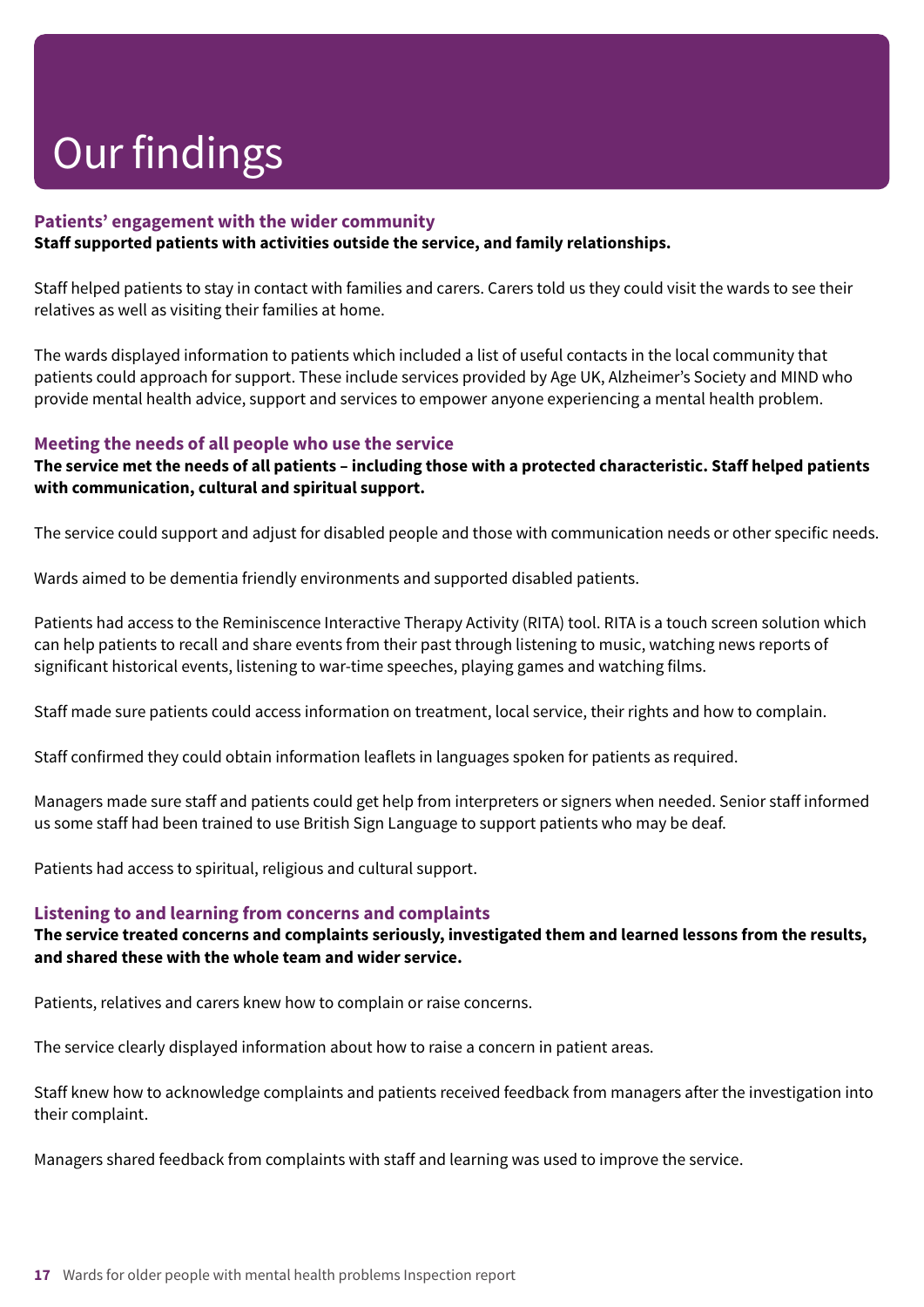### **Is the service well-led?**

**Requires Improvement –––**

Our rating of well-led went down. We rated it as requires improvement.

↓

#### **Leadership**

Leaders generally had the skills and knowledge to perform their roles. All leaders were new to their role and were **continually gaining experience to perform their jobs. They understood the services they managed and were visible and approachable for patients and staff.**

All the ward managers and matron were new to their role having been in post up to six months. The matron confirmed they received support from the deputy director for mental health and learning disabilities when required. All ward managers confirmed they received continuous support from the matron to enable them to settle into their role.

Ward managers were visible on the wards and sometimes made up staffing numbers when there was a low fill rate. Staff we spoke with felt well supported by their ward managers and matron. They reported that the matron was visible and keen to support the service. Staff reported that morale had been low, but this was gradually improving.

The wards' matron and deputy director for mental health and learning disabilities had regular contact with all staff and patients and they regularly visited the services. Most staff knew who the manager and deputy director for mental health and learning disabilities were and felt confident to approach them if they had any concerns. However, staff had little knowledge of who the trust's executive team were and said they weren't aware of any visits to the wards.

#### **Vision and strategy**

Most staff knew and understood the provider's vision and values and how they applied them to the work of their **team.**

The trust's vision, values and strategies for the service were evident and on display on information boards throughout the wards. Staff we spoke with understand the mission and vision of the organisation.

Staff were able to relay that the trust's core vision was to enable people to live the best life they can while working together to provide outstanding care. The staff appraisal process incorporated the trust values and behaviours to ensure staff worked in accordance with them.

#### **Culture**

Staff felt respected, supported and valued by their line manager. Most staff told us the trust promoted equality **and diversity in their daily work and provided opportunities for development and career progression. However,** concerns that had been raised with us highlighted issues with staff culture and the need to provide additional **support to staff.**

Staff understood the whistleblowing process for raising concerns. While the trust had a Freedom to Speak up Guardian and speak up champions, most staff told us they were not aware of their existence. Most staff said they did not feel confident in raising concerns even though they knew how to do this. This was brought to the attention of the matron who confirmed they were aware of the concerns and this continued to be a work in progress.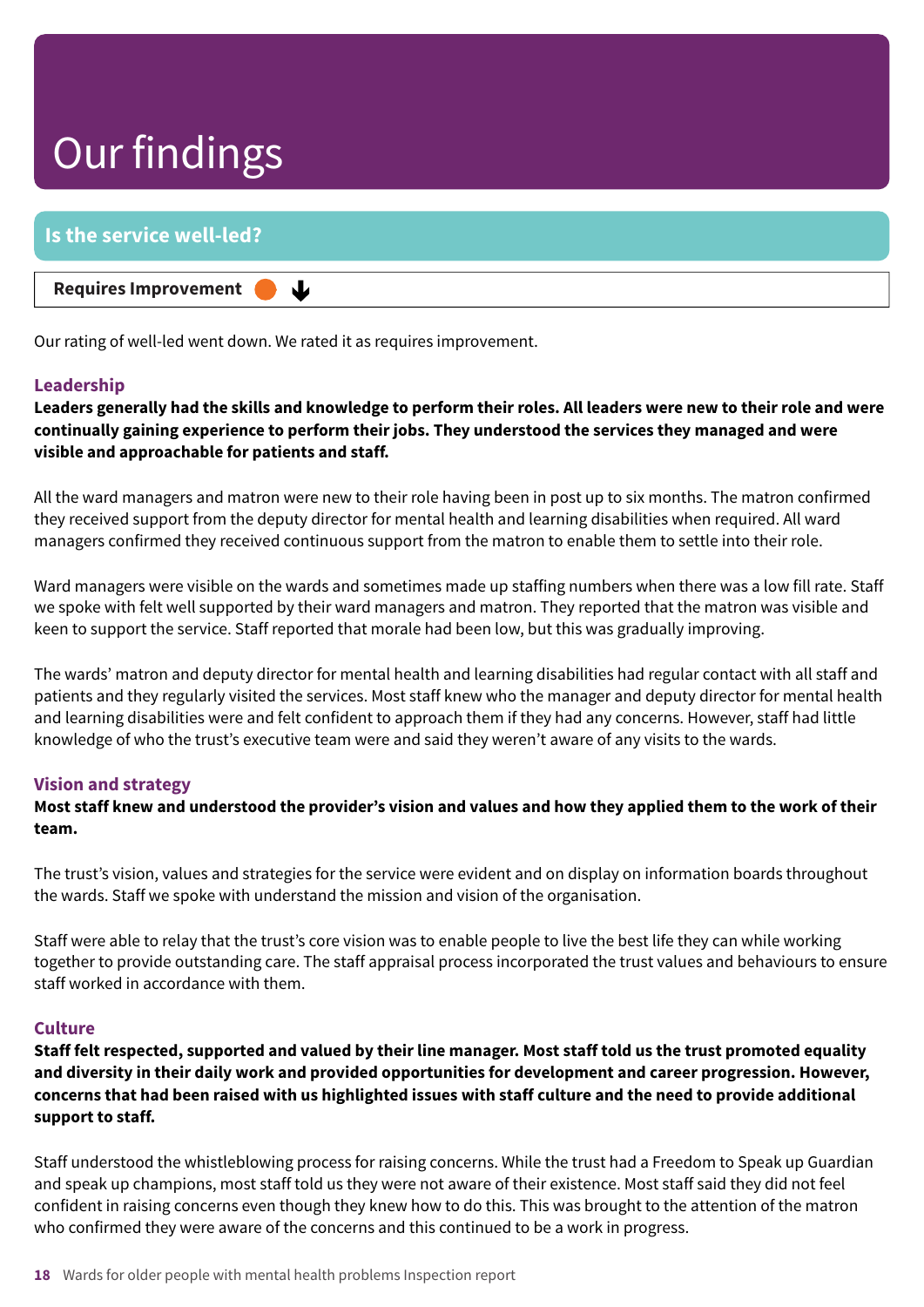Most staff told us they felt disillusioned with their role because they were not achieving everything they wanted. They said they would like better organisation of their workload and breaks which are being encroached with providing extra support to patients. Most staff felt that quality time with patients was missing and the wards often felt like a care home rather than a place where patients could get better and be successfully discharged.

Staff told us they were supported by the ward managers and matron. Most staff said they found working on the wards over the last few months very challenging due to ongoing staffing shortages but felt this was slowly improving.

Staff said the trust responded efficiently during the coronavirus outbreak and had taken steps to demonstrate their support for the team and understanding of their experience. Most staff told us they felt respected, supported and valued in their work. Staff were proud to be working for the trust.

Staff reported that the trust promoted equality and diversity in its day-to-day work and provided opportunities for career progression. For example, staff described being able to have flexible working practices which enabled them to maintain a good work life balance.

#### **Governance**

#### **Our findings from the other key questions demonstrated that governance processes did not always operate effectively at team level and that performance and risk were managed well.**

The ward managers could access information from a variety of sources that allowed them to understand their team's performance against identified key performance indicators. There were clinical governance meetings to review incidents and the care provided and ensure any learning was shared both within the wards and outside the service.

Ward staff completed clinical quality audits and data on incidents and complaints. The ward manager's meetings for January and February 2022 identified areas where clinical audits had been completed but required action. However, there was no action plan attached to the minutes which made it unclear as to whether areas identified had been addressed. Managers we spoke with were inconsistent in their implementation of the most up to date processes to monitor and improve quality and performance.

The ward managers, senior managers and senior clinicians attended meetings where they looked at the management of the service. While there were processes in place for the teams to apply controls and procedures these were not always effective. This included for example, the oversight of medicine management and the concerns identified with staffing.

#### **Management of risk, issues and performance**

**Teams had access to the information they needed to provide safe and effective care.**

Identified risks were escalated through the hospital governance structure and opened centrally on the trust risk register. All risks were managed in line with the Risk Management Policy and Pathway with oversight at hospital and senior operational governance forums.

Due to Covid pressures with staffing there had been no team meetings on Willow ward since November 2021. Staff we spoke with said they had not attended a team meeting for a while.

The service had business continuity plans in place in the event of an emergency that threatened service delivery.

#### **Managers had access to dashboards and key performance indicators through the trust electronic system.**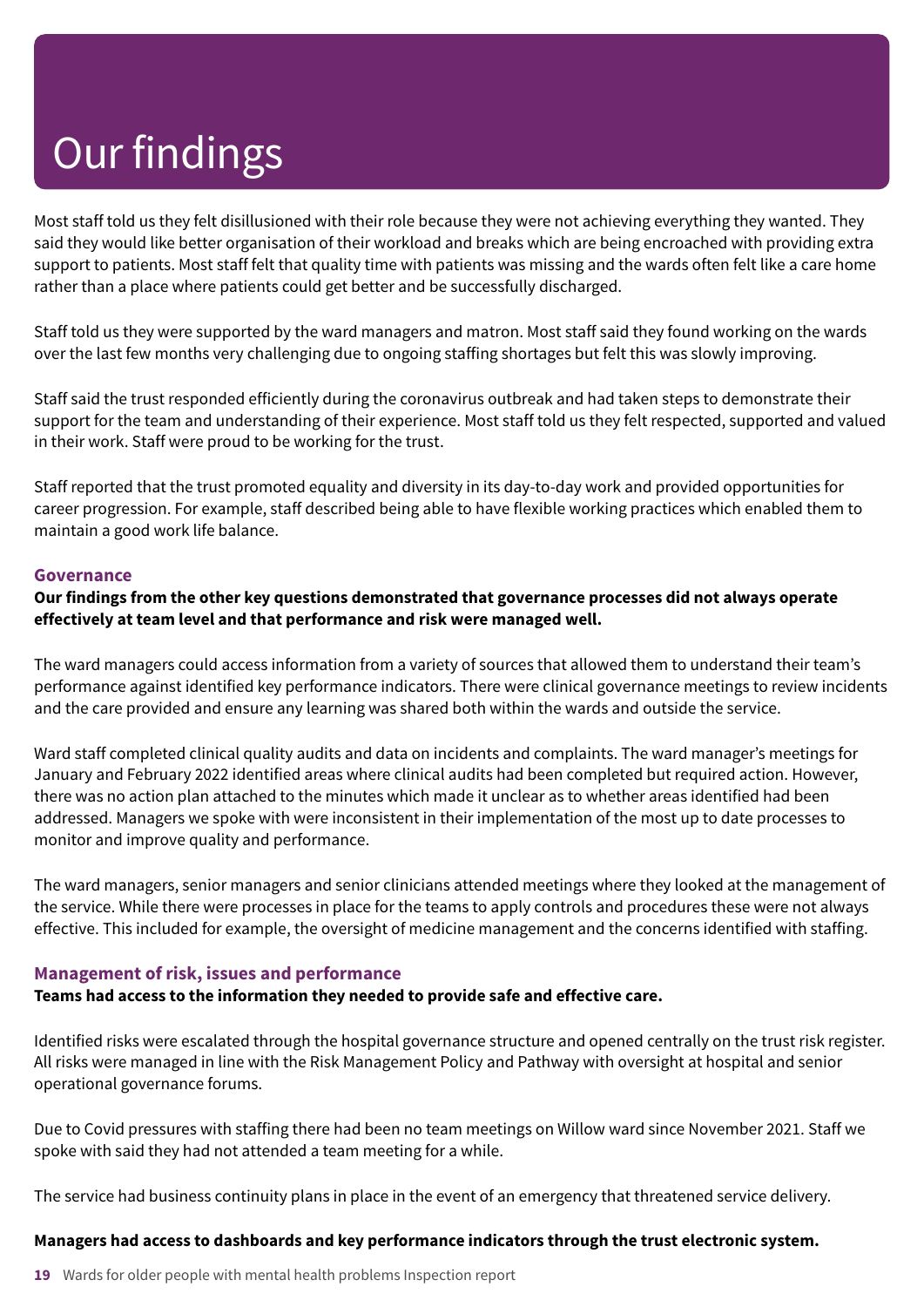Managers received feedback on their key performance indicators from the matron. Ward managers were not able to provide any narratives or action plans in response to dashboard data as necessary.

The ward managers and the matron could escalate issues and concerns to quality divisional and locality meetings.

#### **Information management**

#### **Staff engaged actively in local and national quality improvement activities.**

The trust used several tools and audits to collect data on the service. The performance reports provided information on areas such as mandatory training, appraisal rates, occupied bed rates, length of stay and discharges.

While this gave the ward managers a breakdown of their current position and an overview of areas such as staffing, we did not see evidence of how this was cascaded to staff to improve the service.

Not all staff had access to the electronic equipment to enable them to do their work. However, staff did have access to the paper documents they needed.

The electronic system supported staff to report incidents and manage their own performance.

The managers had oversight of the information they needed to support their roles. There was enough equipment and information technology available for staff to do their work.

The service made notifications to external bodies as required.

#### **Engagement**

Managers engaged actively with other local health and social care providers to ensure that an integrated health and care system was commissioned and provided to meet the needs of the local population. Managers from the **service participated actively in the work of the local transforming care partnership.**

The trust worked closely with external stakeholders such as commissioners and NHS England/Improvement. Commissioners had recently visited the service to see the standard of care and treatment provided. The service was waiting the outcome of their visit.

Staff had access to the trust's intranet through which they received emails and updates about the trust.

Patients and carers could access information about the service through the trust website. The information available on the website gave a brief description of each ward and the contact details for each location.

Everyone had opportunities to give feedback about the service. This could be formal through surveys and comment cards or informal by attending various meetings. Patients told us that they were able to feedback at their patient carer meetings and directly to staff.

#### **Learning, continuous improvement and innovation**

The matron and managers worked together as a team to make improvements in the running of the service.

Leaders were responsive to concerns raised and performance issues and sought to learn from them to improve services.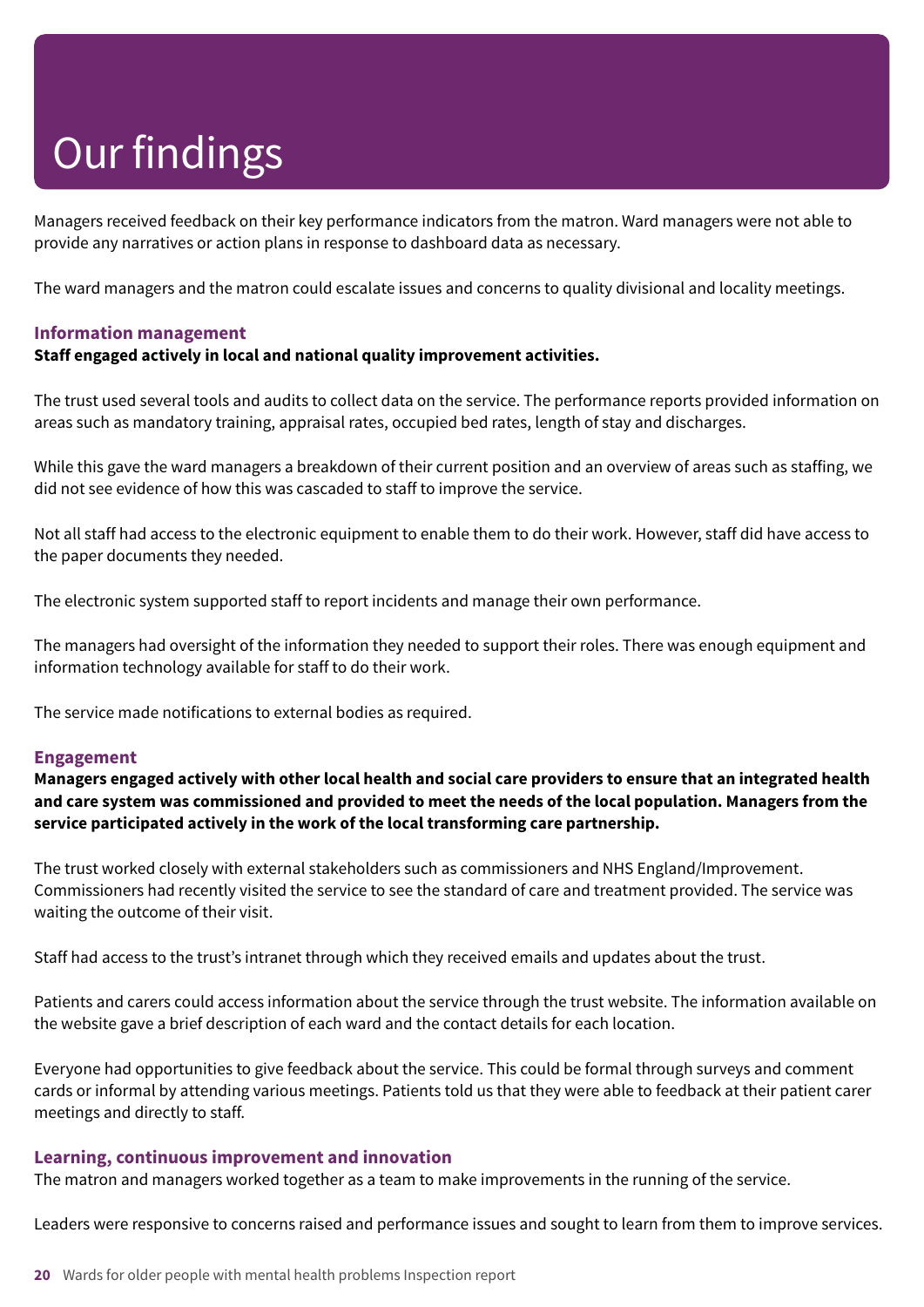Staff said they were given the time and opportunity to learn.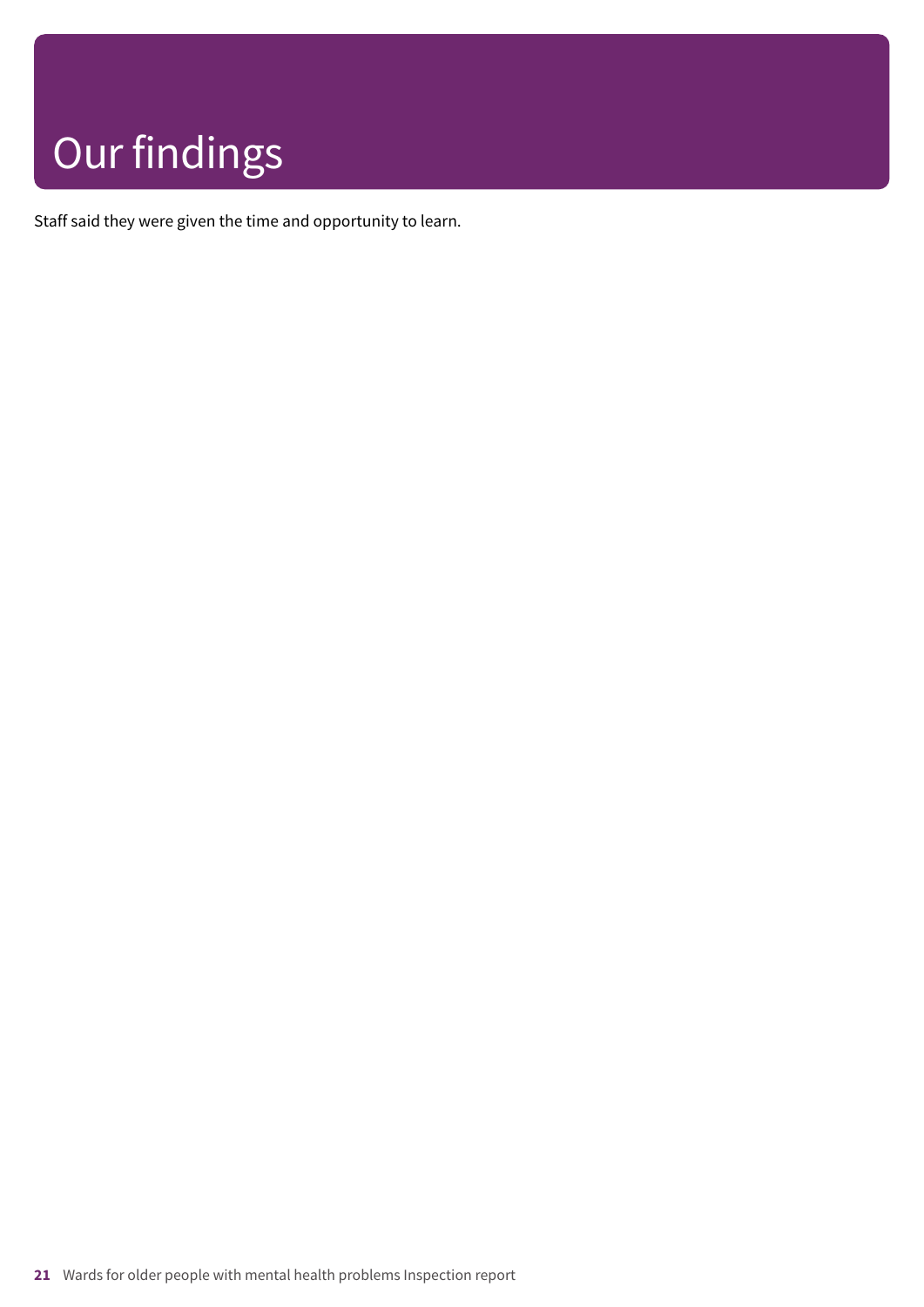### Areas forimprovement

#### **Action the trust MUST take to improve:**

- The service must have processes in place to oversee staffs' understanding and application of the Mental Capacity Act. (Regulation 11 (1) (3) (4))
- The service must ensure that there are systems and processes to safely prescribe, administer and store medicines. (Regulation 12 (1) (2) (a))
- The service must ensure that dedicated female lounges are provided and are not used for other reasons in order to meet Department of Health guidelines. (Regulation 15 (1) (c) (d))

#### **Action the trust SHOULD take to improve:**

- The trust should ensure that cleaning items are stored appropriately and that the sluice and storage rooms are free of clutter to allow easy access. Items on the floor in the storage rooms should be cleared to allow access to cleaning.
- The trust should ensure all relevant staff complete their resuscitation training.
- The trust should ensure that it has processes and procedures for the management of blind spots and ligature risks on the wards.
- The service should ensure that there are enough staff on duty to care for patients and keep them safe.
- The service should ensure that agency staff have access to the trust's electronic system to access clinical information.
- The service should ensure that it is able to evidence the attendance of the Independent Mental Health Advocate (IMHA) to support the people who use services.
- The service should ensure that it effectively records the patients discharge pathway within the care records.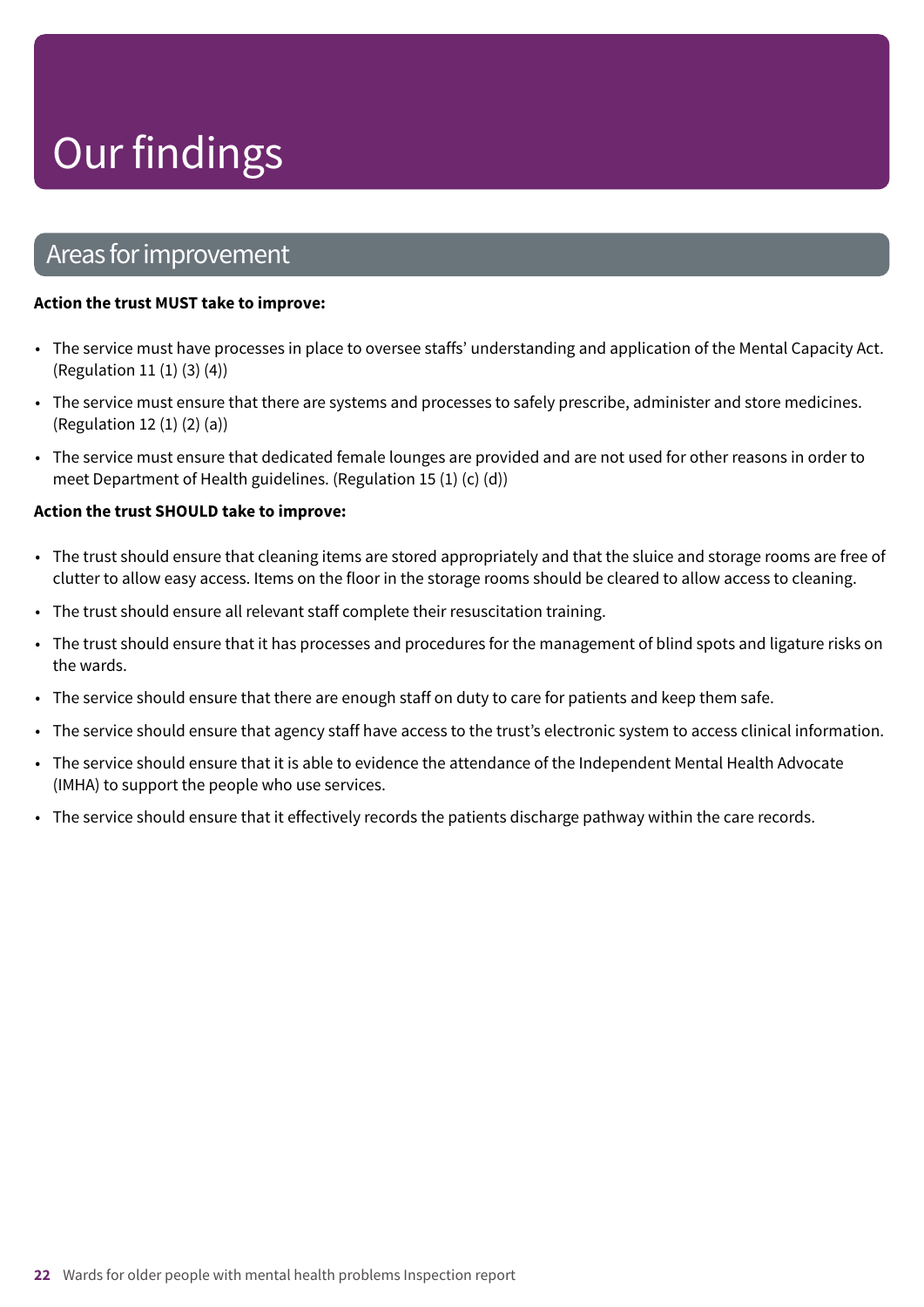### Our inspection team

The team that inspected the service comprised of two CQC inspectors, an inspection manager, one specialist nurse and an expert by experience (a person with experience in using the services).